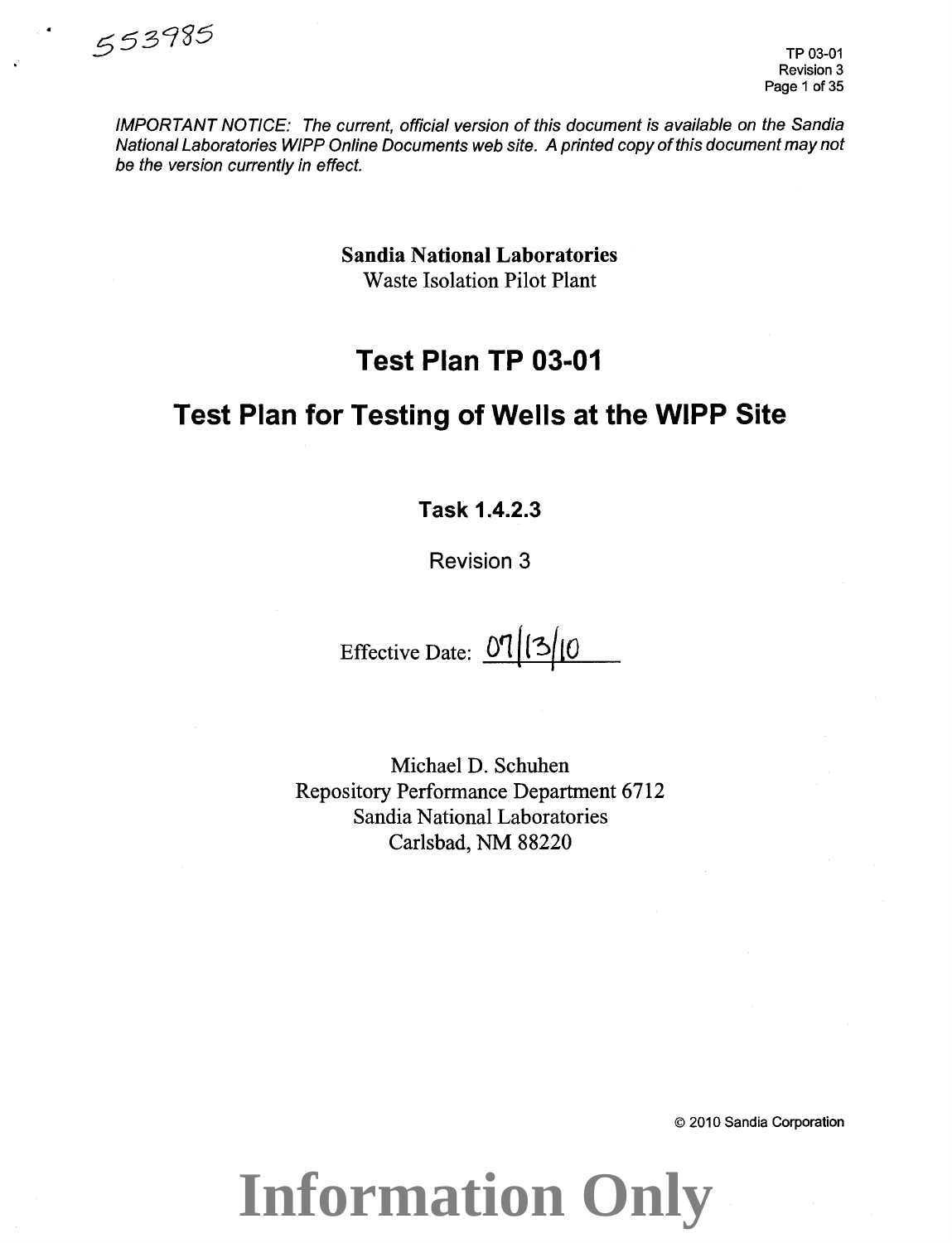#### **APPROVALS**

Author:

Michael D. Schuhen Repository Performance Dept. 6712

Technical Reviewer:

Kristopher L. Kuhlman Repository Performance Dept. 6712

Shelly R Johnsen

Carlsbad Programs Group 6710

SNLQA:

SNLES&H:

R. T. Parsons Environmental Safety & Health, Org. 6710

SNL Management:

Christi D. Leigh Repository Performance Dept. 6712

 $7 - 13 - 10$ Date

 $7 - 12 - 10$ Date

 $7$ -13-1(

Date

7*(3)* 

Date

 $7/13/18$ 

 $\overline{\text{Date}}$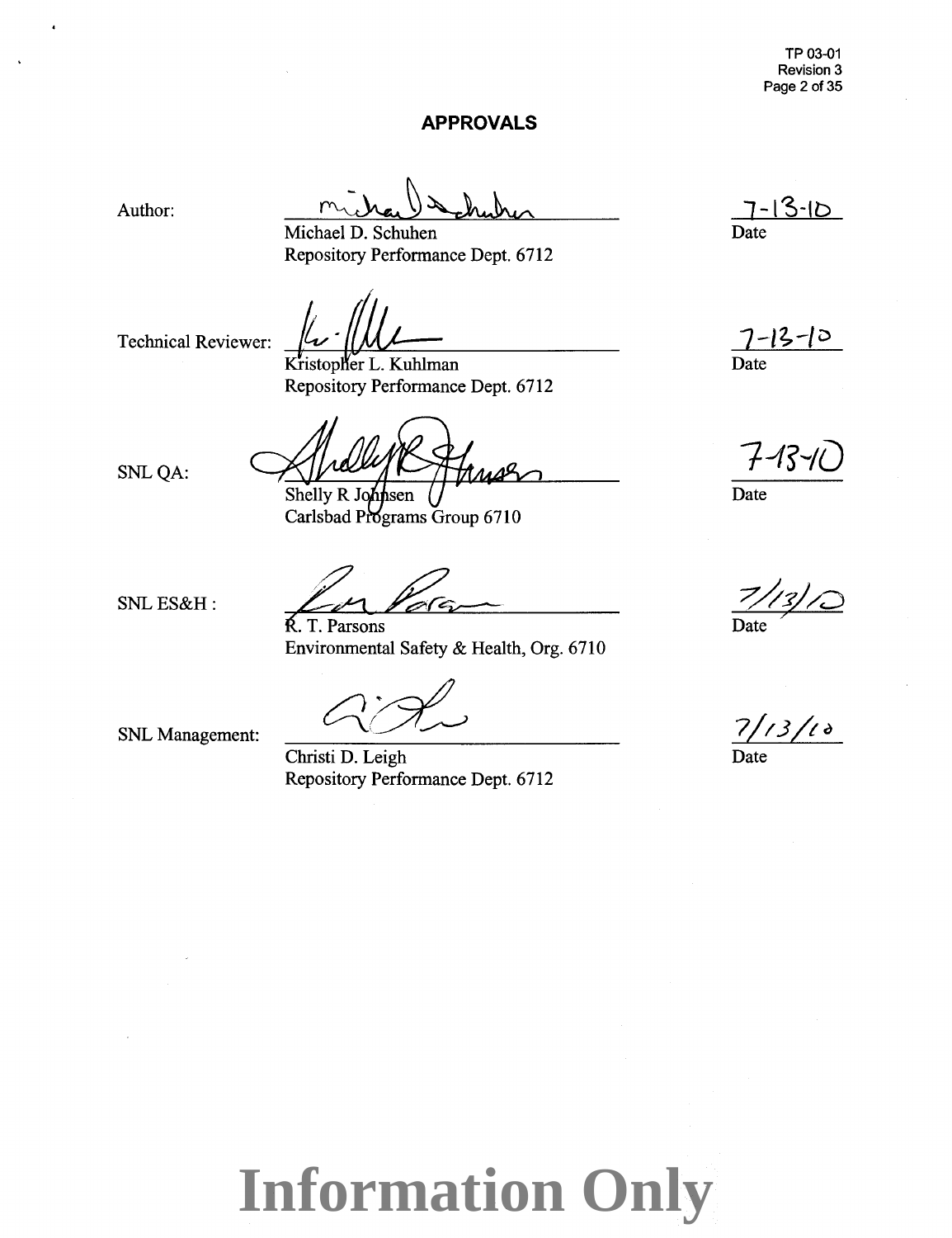## **CONTENTS**

 $\ddot{\phantom{a}}$ 

 $\ddot{\phantom{a}}$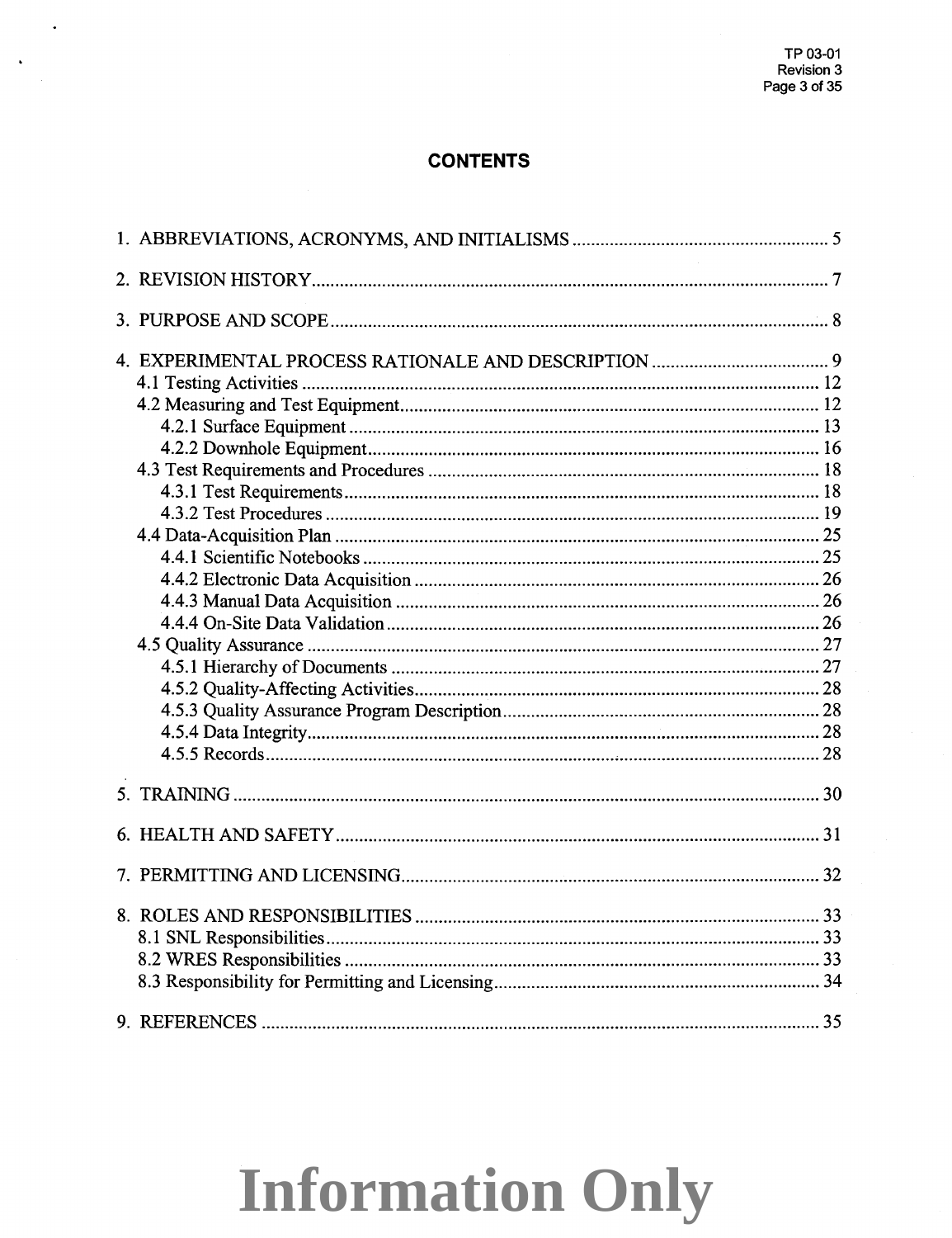### **FIGURES**

## **TABLE**

|--|--|--|--|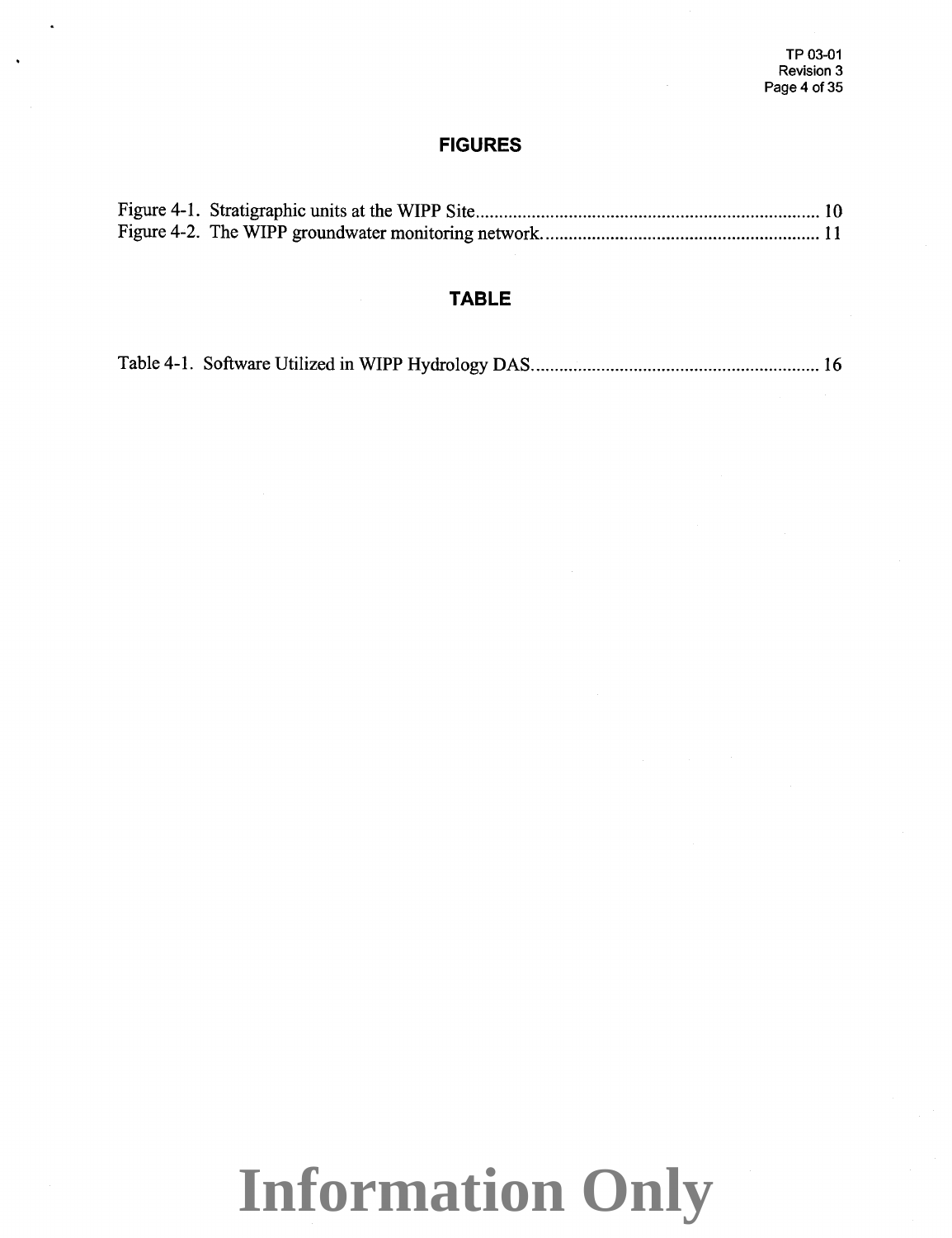# **1. ABBREVIATIONS, ACRONYMS, AND INITIALISMS**

| A            | ampere                                             |
|--------------|----------------------------------------------------|
| <b>APV</b>   | access port valve                                  |
| <b>ASME</b>  | American Society of Mechanical Engineers           |
| <b>CBFO</b>  | (U.S. DOE) Carlsbad Field Office                   |
| <b>CMR</b>   | <b>Central Monitoring Room</b>                     |
| <b>DAS</b>   | data-acquisition system                            |
| DC           | direct current                                     |
| <b>DOE</b>   | (U.S.) Department of Energy                        |
| <b>DST</b>   | drill-stem test                                    |
| <b>EPA</b>   | (U.S.) Environmental Protection Agency             |
| ES&H         | environmental safety and health                    |
| FY           | fiscal year                                        |
| gal          | gallons                                            |
| GET          | General Employee Training                          |
| gpm          | gallons per minute                                 |
| <b>GWMP</b>  | <b>Groundwater Monitoring Program</b>              |
| HA           | hazard analysis                                    |
| HMI          | Human Machine Interface                            |
| HP           | horsepower                                         |
| I.D.         | inside diameter                                    |
| <b>JHA</b>   | job hazard analysis                                |
| mA           | milliamp                                           |
| mps          | megabits per second                                |
| <b>MOC</b>   | <b>WIPP Site Managing and Operating Contractor</b> |
| <b>NMOSE</b> | New Mexico Office of the State Engineer            |
| n            | flow dimension                                     |
| NP           | (SNL WIPP) Nuclear Waste Management (QA) Procedure |
| <b>OLE</b>   | <b>Object Linking and Embedding</b>                |
| <b>OPC</b>   | <b>OLE</b> for Process Control                     |
| <b>PHS</b>   | primary hazard screening                           |
| PI           | Principal Investigator                             |
| <b>PID</b>   | Proportional, Integral, and Derivative             |
| PIP          | production injection packer                        |
| psia         | pounds per square inch absolute                    |
| psig         | pounds per square inch gauge                       |
| QA           | quality assurance                                  |
| QAPD         | <b>Quality Assurance Program Document</b>          |
| <b>RTD</b>   | resistance temperature detector                    |
| RTU          | remote terminal unit                               |
| S            | storativity                                        |
| SN           | Scientific Notebook                                |
| SNL          | Sandia National Laboratories                       |
| <b>SNS</b>   | Scientific Notebook Supplement                     |
|              |                                                    |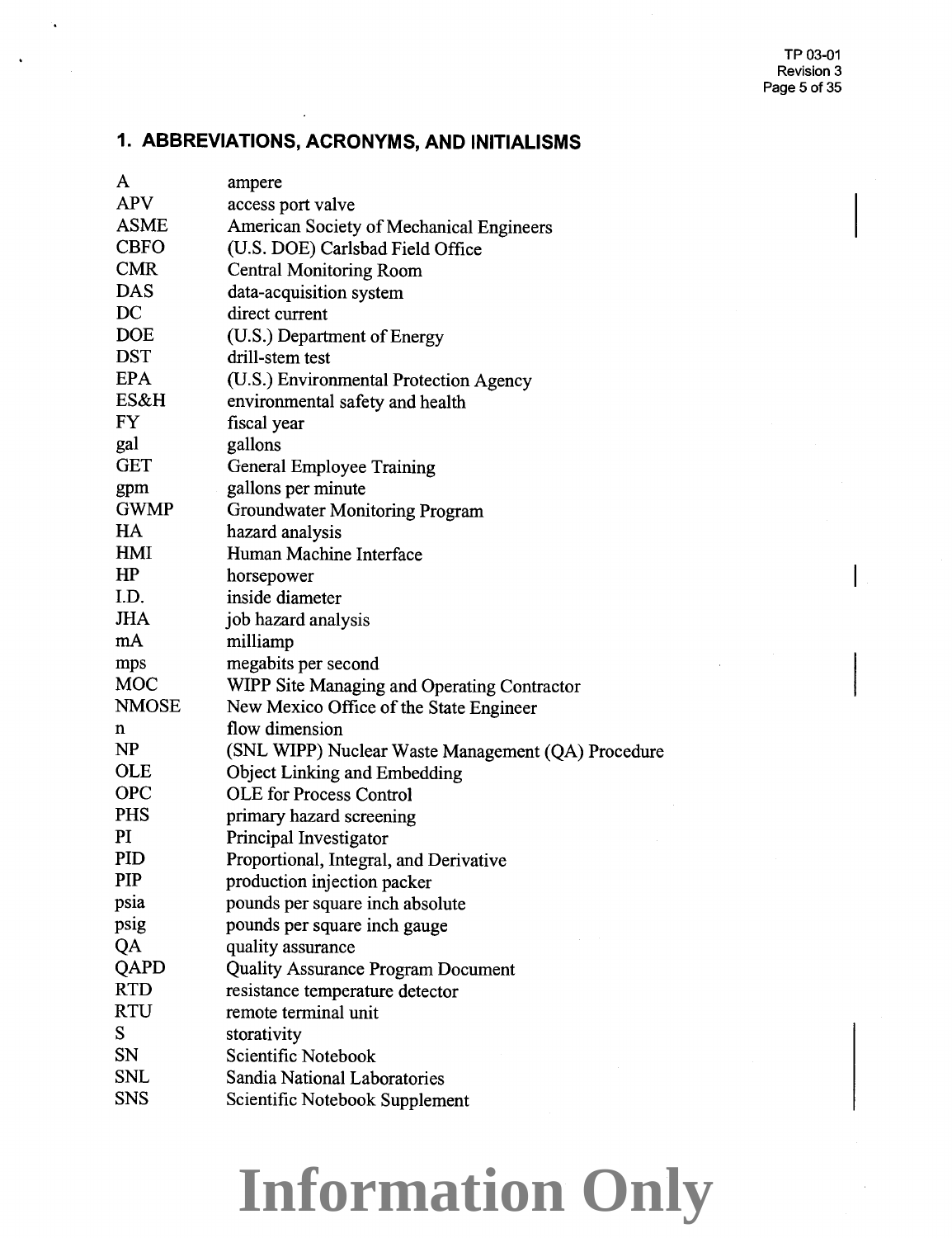TP 03-01 Revision 3 Page 6 of 35

| <b>SP</b>   | (SNL WIPP) Activity/Project Specific Procedure   |
|-------------|--------------------------------------------------|
| <b>SSW</b>  | <b>Shallow Subsurface Water</b>                  |
| <b>SMN</b>  | <b>SSW Monitoring Network</b>                    |
| T           | transmissivity                                   |
| <b>TP</b>   | (SNL) test plan                                  |
| <b>VAC</b>  | volt alternating current                         |
| <b>VDC</b>  | volt direct current                              |
| <b>VFD</b>  | variable frequency drive                         |
| <b>WRES</b> | Washington Regulatory and Environmental Services |
| <b>WIPP</b> | (U.S. DOE) Waste Isolation Pilot Plant           |
| <b>WMN</b>  | <b>WIPP Monitoring Network</b>                   |
| <b>WTL</b>  | (SNL) Well-Testing Lead                          |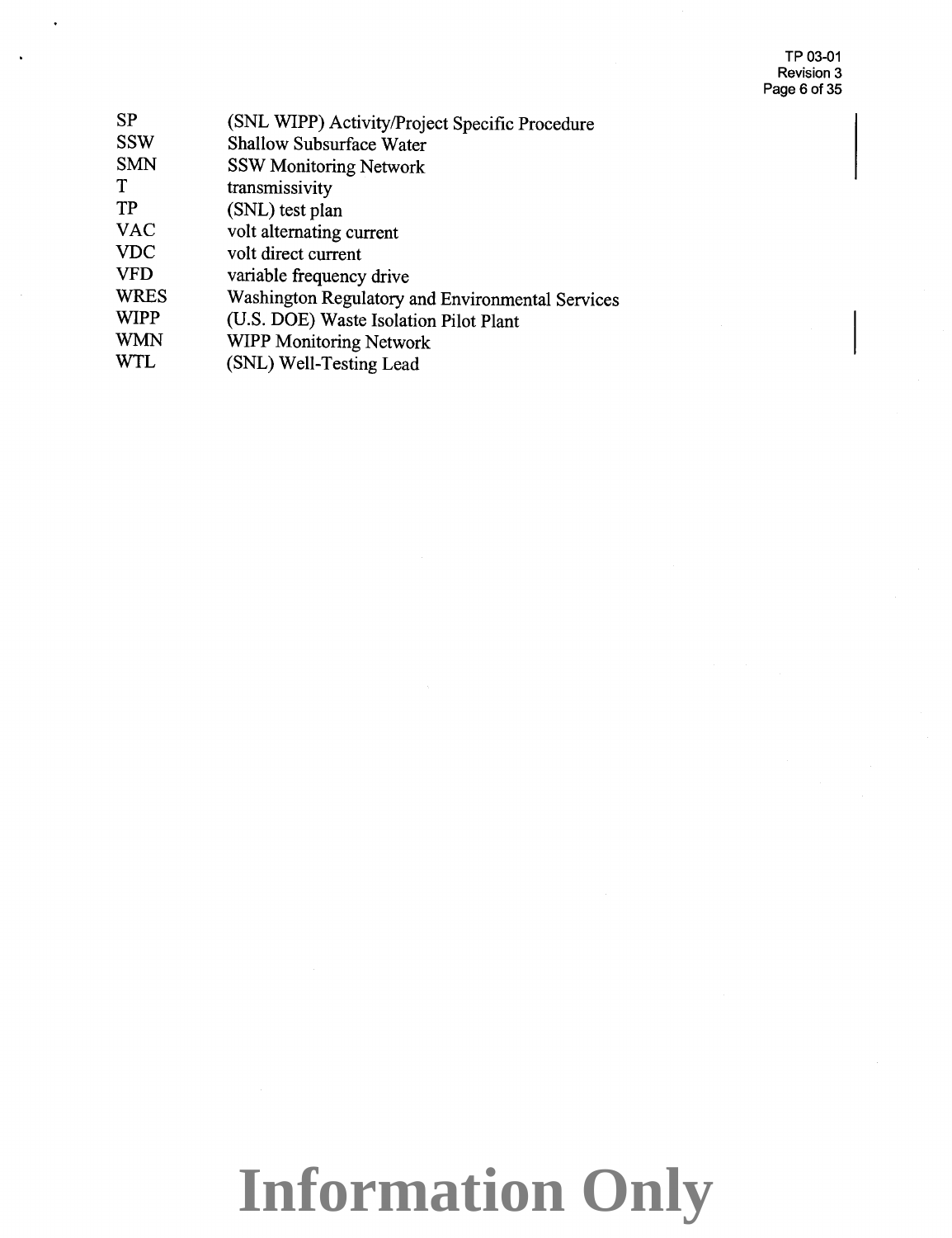## **2. REVISION HISTORY**

Revision 2 of this test plan (TP) removed the requirement for documenting safety briefings in the scientific notebook. Site safety briefing forms are maintained as separate health and safety documents and are non-QA records. This revision also included a specific requirement for duplicate tests at each pneumatic slug test location. The second test will be performed at a pressure differential of either one-half or twice that used for the initial test. The final revision to this TP was to change the mechanical totalizing flow meter data from a QA record to a non-QA record. Experience from several tests has shown that the mechanical totalizing flow meters do not agree with the more accurate inductive flow meters. Calibration of the mechanical flow meters will be performed on an as-needed basis with pre- and post-test checks.

Revision 3 of this test plan removed many of the areas where an instrument or gage was called out specifically by brand. For example we no longer identify mini-Trolls as the down-hole pressure transducer as we may use several models of Troll gages. Secondly, the scope of the TP was expanded to include work in the Shallow Subsurface Water program. This revision also modified the requirement that specified the use of a mechanical flow meter. The use of a mechanical flowmeter, such as the Carlon flowmeter, is optional when performing any of the testing covered in this TP. This revision also removed section 4.5, Ground Water Sampling and Control which detailed the steps related to water quality sample collection. The TP now refers the reader to the applicable SP(s) and NP(s) covering this work.

The purpose and content of any future changes and/or revisions will be documented and appear in this section of revised editions. Changes to this TP, other than those defmed as editorial changes per SNL WIPP quality assurance (QA) procedure NP 20-1, *Test Plans,* shall be reviewed and approved by the same organization that performed the original review and approval. All TP revisions will have at least the same distribution as the original document.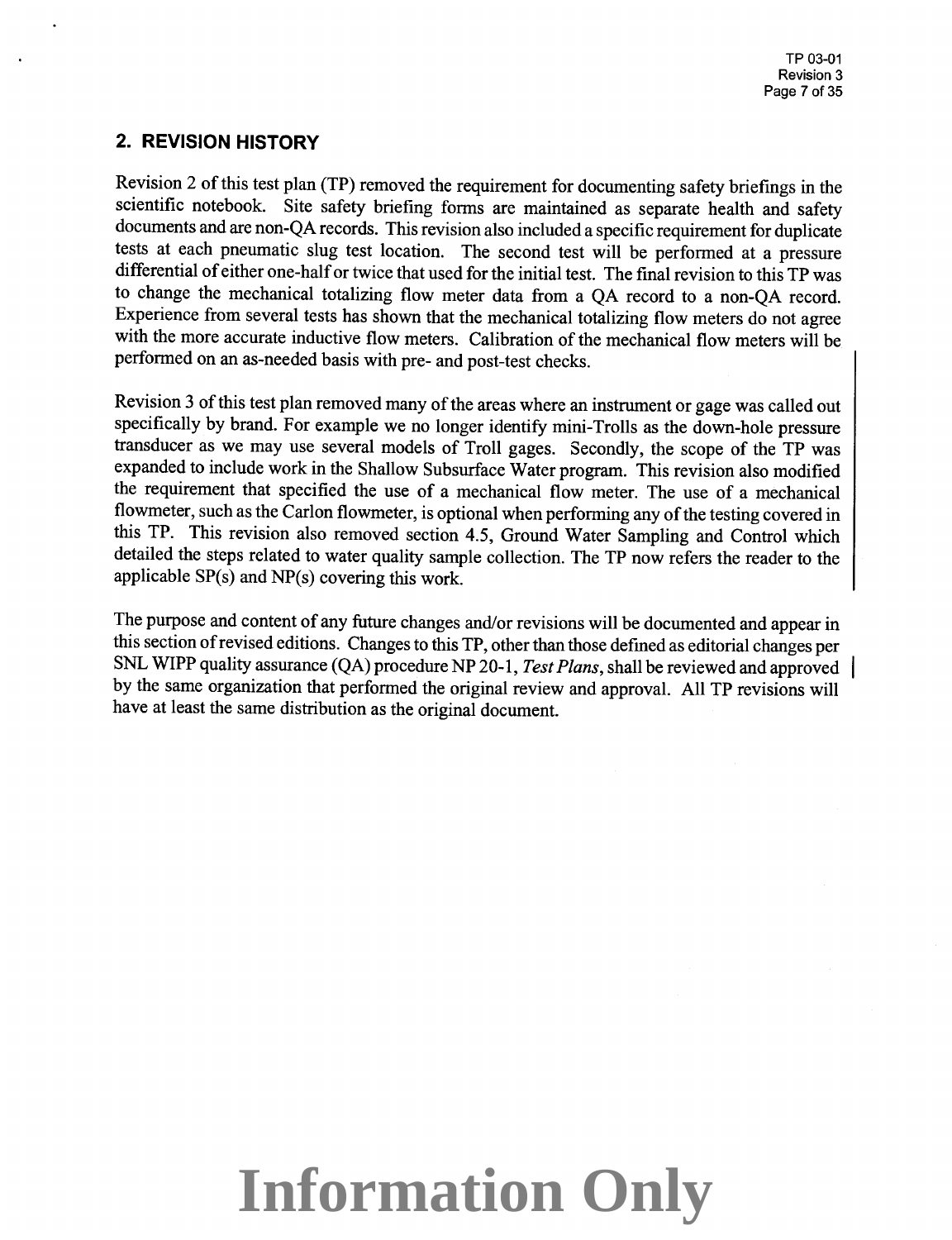## **3. PURPOSE AND SCOPE**

The Waste Isolation Pilot Plant (WIPP) is a U.S. Department of Energy (DOE) facility designed for the safe disposal of transuranic wastes resulting from U.S. defense programs. In order to demonstrate compliance with U.S. Environmental Protection Agency (EPA), 1993) and (EPA, 1996), models of groundwater flow around the WIPP are needed. These models must:

- demonstrate an understanding of the hydrologic systems within which WIPP exists,
- identify the flowpaths that radionuclides released from the WIPP repository through inadvertent human intrusion would most likely take.
- simulate groundwater flow and radionuclide transport along the important flow paths in the event that human intrusion of the repository occurs.

Development of these models requires data from wells completed to all units within the hydrologic system. Testing of these wells creates data which can be used for either model development or model calibration\verification. The data acquired includes, but are not limited to:

- hydraulic parameters, e.g., flow dimension (n), storativity (S), and transmissivity (T), inferred from well tests used to define parameter distributions within the models;
- transient head responses from observation wells during long-term pumping tests that can be used during model calibration to infer hydraulic properties in areas where no wells may exist;
- direct measurements of the rates and directions of groundwater flow through wells that can be used in model verification;
- fluid specific gravities (or densities) used in calculation of hydraulic head gradients; and
- water-quality analyses that may be useful in inferring flow directions and fluid sources.

Additionally, the data generated from testing can be used by the DOE in support of operating permits supplied by the regulatory agencies for WIPP. This includes the discharge permit (DP) issued by the State of New Mexico, which requires the monitoring of anthropogenically derived water found perched at the Santa Rosa-Dewey Lake contact below the WIPP facility (NMED, <sup>201</sup>0).

This TP describes the methods that will be used to obtain the data needed for hydrologic modeling at the WIPP.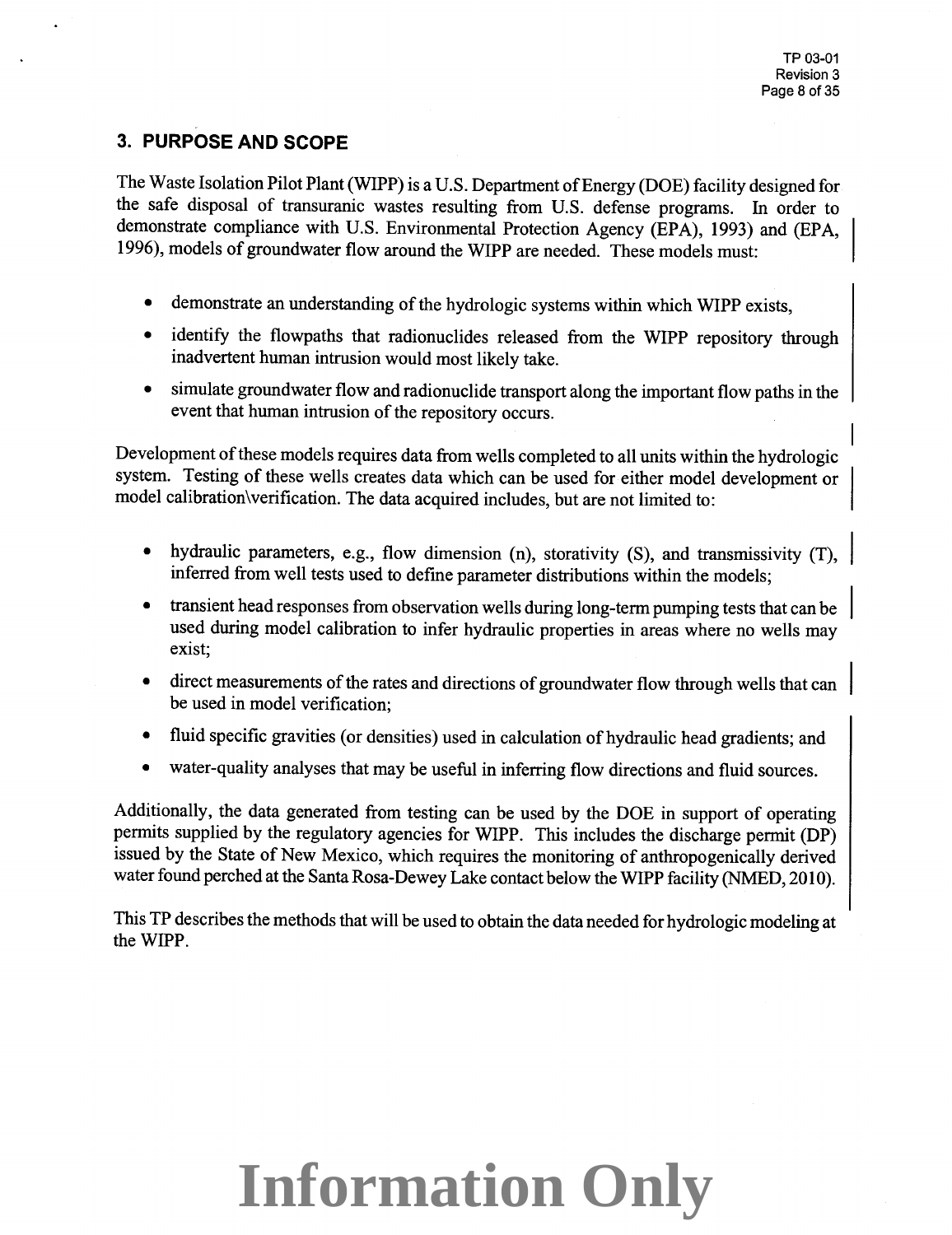### **4. EXPERIMENTAL PROCESS RATIONALE AND DESCRIPTION**

The overall strategy and scope of well testing and/or water quality sampling in WIPP wells is defined by the Sandia Principal Investigator (PI). Either the PI or the Sandia Well-Test Lead (WTL) designated by the PI may make decisions about specific types of tests to be conducted, test parameters (e.g., pumping rates, observation wells to be monitored), durations of tests, tool <sup>p</sup>lacements, instrumentation, sampling criteria, etc., and authorize deviations from the procedures outlined in this TP.

Wells that constitute the WIPP groundwater monitoring network are completed to the Santa Rosa-Dewey Lake Formation, the Culebra and Magenta Dolomite Members of the Rustler Formation, and the Bell Canyon Formation (Figures 4-1 and 4-2). Though many of these wells have been tested in 2010, there are still a few in need of testing, re-testing, and/or sampling for water quality parameters. The PI, in consultation with the WTL, will decide upon which wells need to be tested or sampled for water quality on a fiscal year (FY) basis.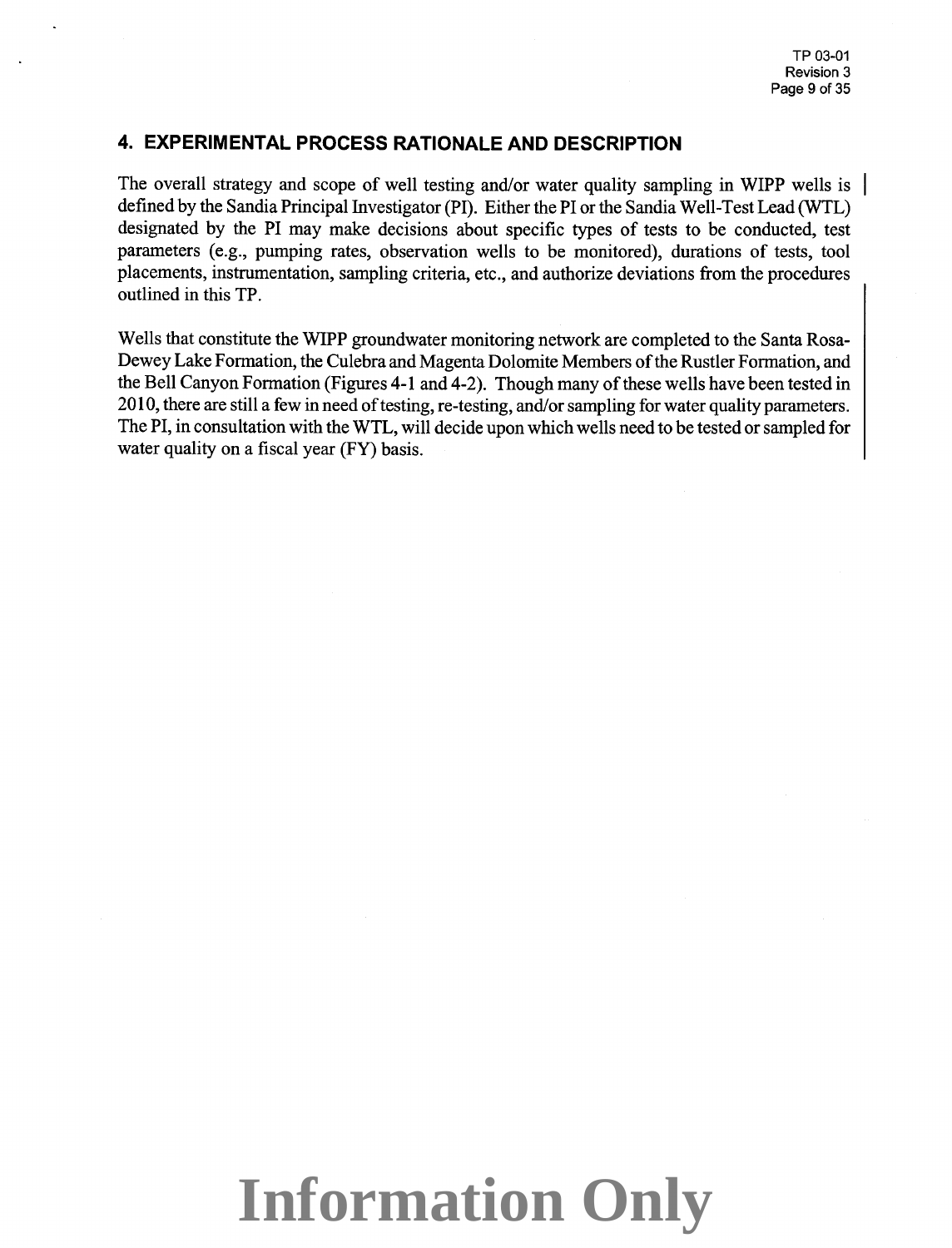| <b>System</b>   | <b>Series</b>                           | <b>Formation</b><br><b>Group</b> |                              | <b>Member</b>    | <b>Approximate</b><br>Thickness* |                 |
|-----------------|-----------------------------------------|----------------------------------|------------------------------|------------------|----------------------------------|-----------------|
|                 |                                         |                                  |                              |                  | $\mathbf m$                      | ft $)$          |
| Recent          | Recent                                  |                                  | <b>Surficial Deposits</b>    |                  | 3                                | 10 <sub>1</sub> |
| Quaternary      | Pleistocene                             |                                  | Mescalero Caliche            |                  | 10                               | 30              |
| <b>Triassic</b> |                                         | <b>Dockum</b>                    | Gatuña<br><b>Undivided</b>   |                  | $\overline{3}$                   | 10              |
|                 |                                         |                                  | Dewey Lake<br><b>Redbeds</b> |                  | 150                              | 500             |
|                 |                                         |                                  |                              | Forty-niner      | 18                               | 60              |
|                 |                                         |                                  |                              | Magenta          | $\overline{7}$                   | 24              |
|                 | Ochoan                                  |                                  | <b>Rustler</b>               | <b>Tamarisk</b>  | 26                               | 85              |
|                 |                                         |                                  |                              | Culebra Dolomite | $\overline{7}$                   | 24              |
|                 |                                         |                                  |                              | Los Medaños      | 37                               | 120             |
|                 |                                         |                                  | Salado                       |                  | 600                              | 2000            |
| Permian         |                                         |                                  | Castile                      |                  | 400                              | 1300            |
|                 | Mountain<br>upian<br>Guadal<br>Delaware |                                  | <b>Bell Canyon</b>           |                  | 310                              | 1000            |
|                 |                                         |                                  | Cherry<br>Canyon             |                  | 335                              | 1100            |
|                 |                                         |                                  | <b>Brushy</b><br>Canyon      |                  | 550                              | 1800            |

\*At center of WIPP site.

 $\ddot{\phantom{0}}$ 

Figure 4-1. Stratigraphic units at the WIPP Site

TRI-6115-38·5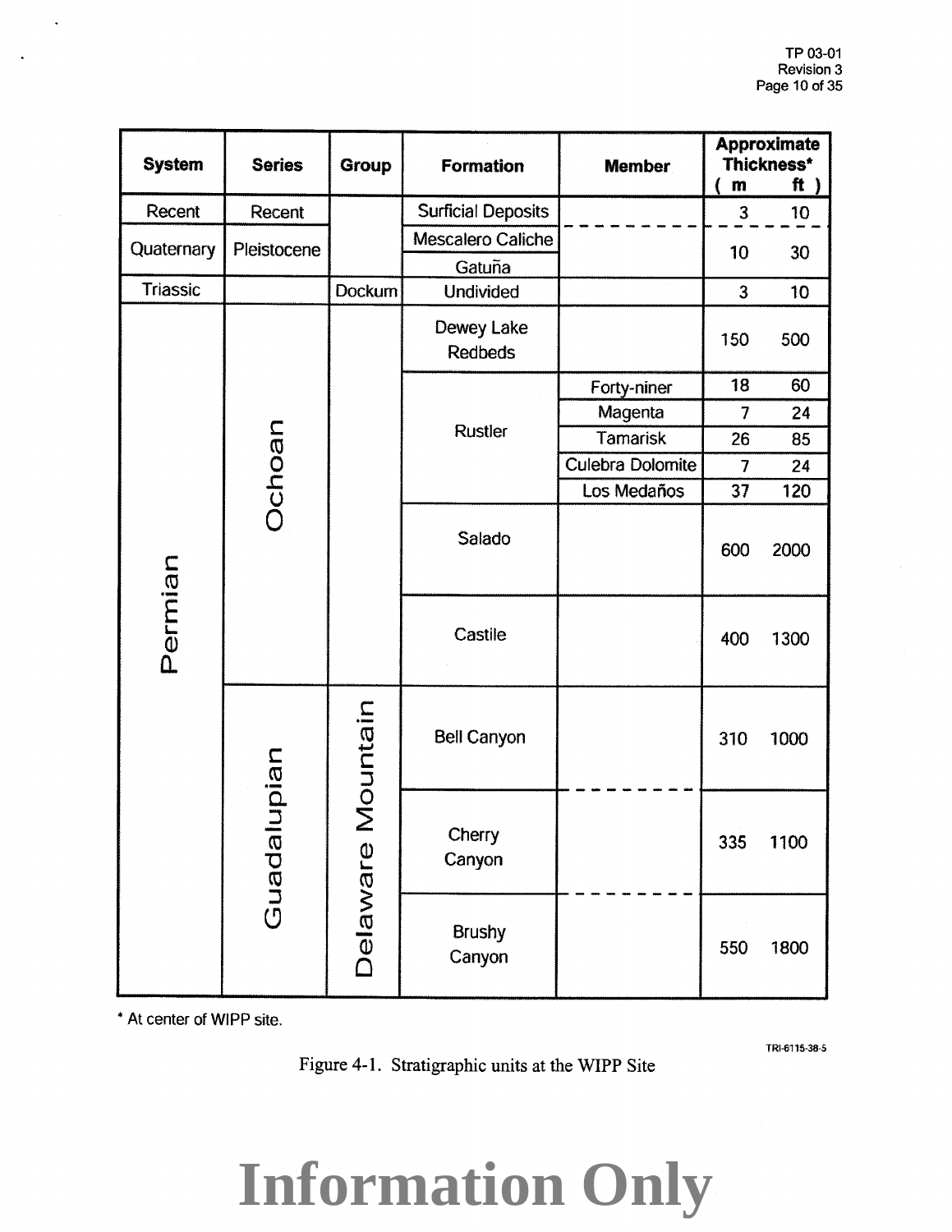

Figure 4-2. The WIPP groundwater monitoring network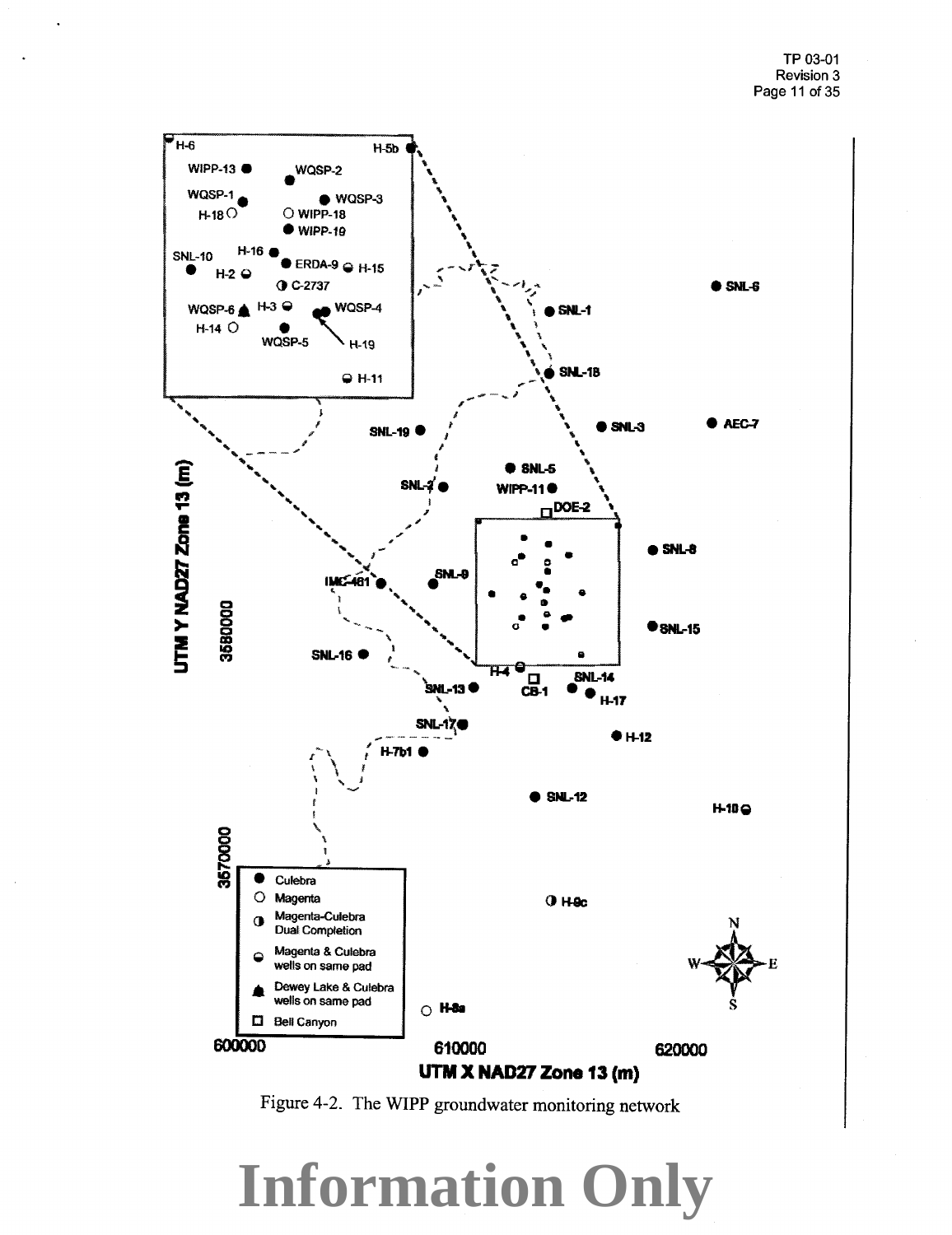### **4.1 Testing Activities**

In each well to be tested, the following activities will occur:

1. The SNL WTL or PI will evaluate the data from previous testing or from the well-development pumping performed by Washington Regulatory and Environmental Services (WRES) in order to design a hydraulic test(s) to meet the objectives for both the location and interval being tested. When the WTL/PI has determined the type and duration of the hydraulic test(s) that will be run in an individual well, an appropriate test tool will be installed in the well. The type and configuration of test tools will vary from well to well based on the following:

- the type of test to be performed, e.g., slug or drill-stem test (DST), single-well pumping test, multipad pumping test;
- the objectives of the hydraulic testing (formation(s) or parameters of interest); and
- the well configuration (single-interval completion or dual-interval completion).

Due to the inherent variability in test-tool configurations that will be necessary to complete hydraulic testing in all wells successfully, no standard configuration is provided in this TP. Each test-tool configuration will be documented in the scientific notebook and will be submitted as part of the final records package. The placement of the test tool within the borehole will be determined by the WTLIPI. After the well has recovered from the tool-emplacement activities, an appropriate hydraulic test(s) will be performed in accordance with the procedures given in Subsection 4.3.

2. Regardless of the type of hydraulic test(s) conducted, the WTL/PI will evaluate all of the data collected on a real-time basis in order to ensure that the objectives of the test are being met prior to the termination of the test as well as to ensure that the tests are conducted with the maximum efficiency possible. The reader is referred to Subsections 4.3.2, 4.4.1, and 4.4.4 for additional information regarding the real-time data analysis associated with the various types ofhydraulic tests.

3. All test equipment will be removed from the well, and the well will be configured for long-term monitoring.

This will complete SNL well testing activities in the well. WRES will also incorporate the well into its Groundwater Monitoring Program (GWMP; WTS, 2003) and, if deemed necessary, SNL will incorporate the well into its long-term monitoring program (described in TP 06-01, *Monitoring Water Levels in WIPP Wells).* 

### **4.2 Measuring and Test Equipment**

Equipment needed for the hydraulic testing and data-collection activities will consist of equipment at the land surface and downhole equipment to be installed in the wells. Equipment will consist of either "off-the-shelf'' items ordered directly from qualified suppliers or standard equipment provided by qualified service companies. No specially designed equipment is anticipated. All equipment used will follow the supplier's operation and calibration specifications and will be documented as part of the QA records and controlled following NP 12-1, *Control of Measuring and Test Equipment.*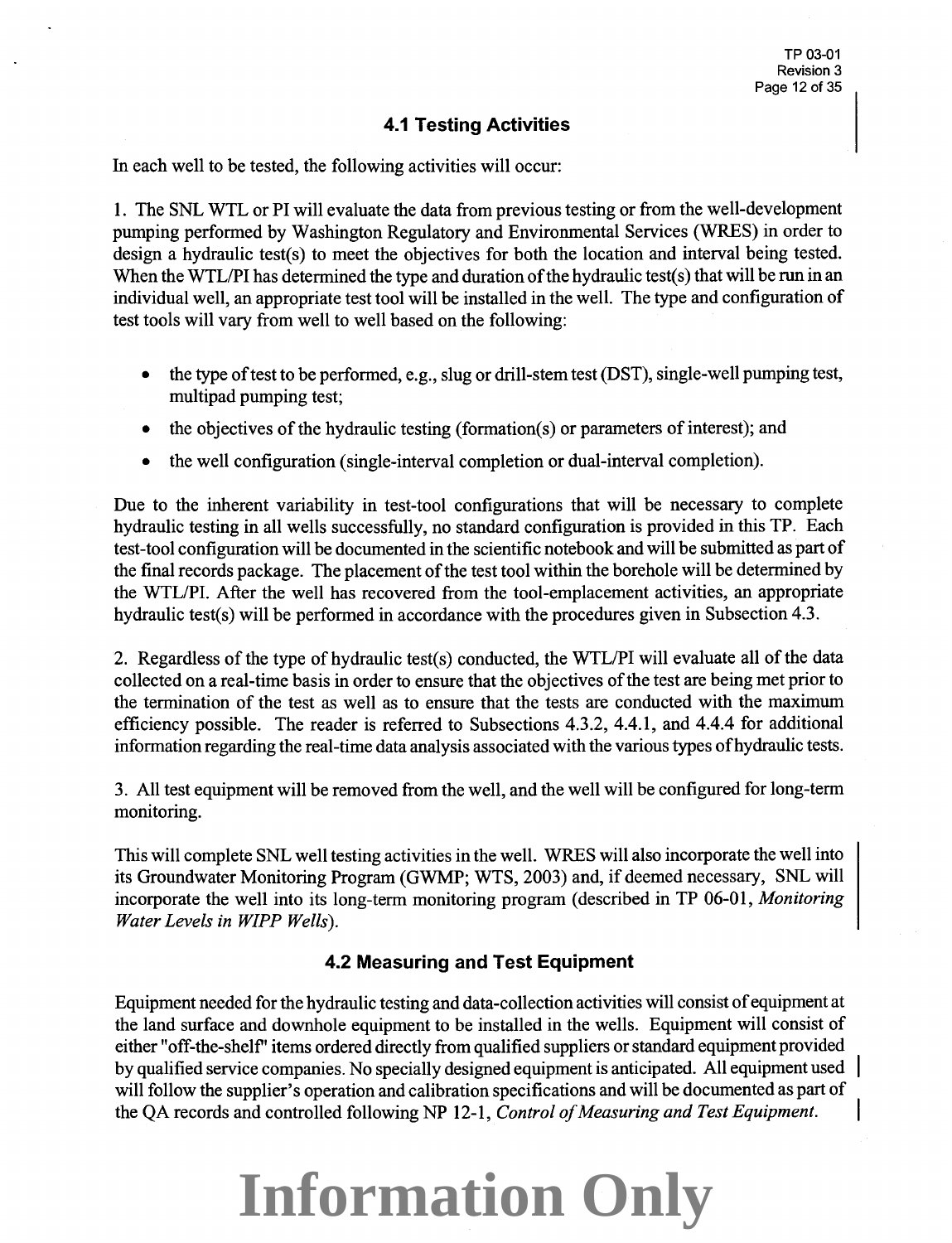### **4.2.1 Surface Equipment**

The surface equipment will include water-level sounders, water-quality measurement instruments, a flow measurement device, a power source, and storage tanks. A data-acquisition system (DAS) will typically be used to monitor and record test data. For a constant-rate flow test, the DAS will also control the flow rate of the pumping system. A barometer within the vicinity of the test location will be used to measure atmospheric pressure throughout the performance of a hydraulic pump test, or as determined by the WTL/PI. Equipment will be operated observing relevant SNL and WRES environmental safety and health (ES&H) procedures and protocols.

#### 4.2.1.1 WATER-LEVEL SOUNDERS

Water levels in the wells may be measured before installing any equipment. During the test, water levels may also be measured in other monitoring wells determined by the WTL/PI. The water levels will be measured using Solinst electric water-level sounder or equivalent, according to SNL WlPP Activity /Project Specific Procedure (SP) 12-5, *Depth-to-Water Measurement Using a Solinst Brand Electric Sounder.* All measurements will be documented as part of the QA records.

#### 4.2.1.2 WATER-QUALITY MEASUREMENTS

During the pumping phases of this program, the specific conductance, temperature and pH of the produced water will be measured by the DAS or by manually read instruments and on a frequency determined by the WTL/PI. Specific gravity will be measured manually at least three times daily during pumping tests, or as directed by the WTL/PI. The same suite of measurements may also be performed on water bailed and/or swabbed from the wells prior to slug tests or DSTs. With the exception of specific gravity, these data will be considered qualitative in nature and will not be used for interpretation, but only to indicate relative changes in the quality of the fluid produced.

The specific conductance and pH will be measured with commercial off-the-shelf sensors (or equivalent) with measurement sensitivity of  $\pm$  0.025 pH and conductance sensitivity of  $\pm$  5% of full scale. Specific gravity will be measured with a laboratory-grade hydrometer. Measurements will be documented as part of the QA process.

#### 4.2.1.3 MECHANICAL OR ELECTRICAL FLOW MEASUREMENT DEVICE

A totalizing mechanical or electrical flow meter may be used to measure the cumulative discharge during the pumping period. If necessary, the data from the totalizing flow meter can be used to calculate the average pumping rate by observing the volume of water discharged through the meter over a given time period. Totalizing-flow-meter data will be documented as non-QA records. The performance of the flow meter used will be verified consistent with the requirements identified in NP 12-1, *Control of Measuring and Test Equipment.* 

As a secondary means of verifying flow meter performance, the flow rate can be estimated by determining the time required to fill a container of known volume in a specific time period; these secondary checks may be documented in the scientific notebook for the corresponding pumping activity as non-QA records.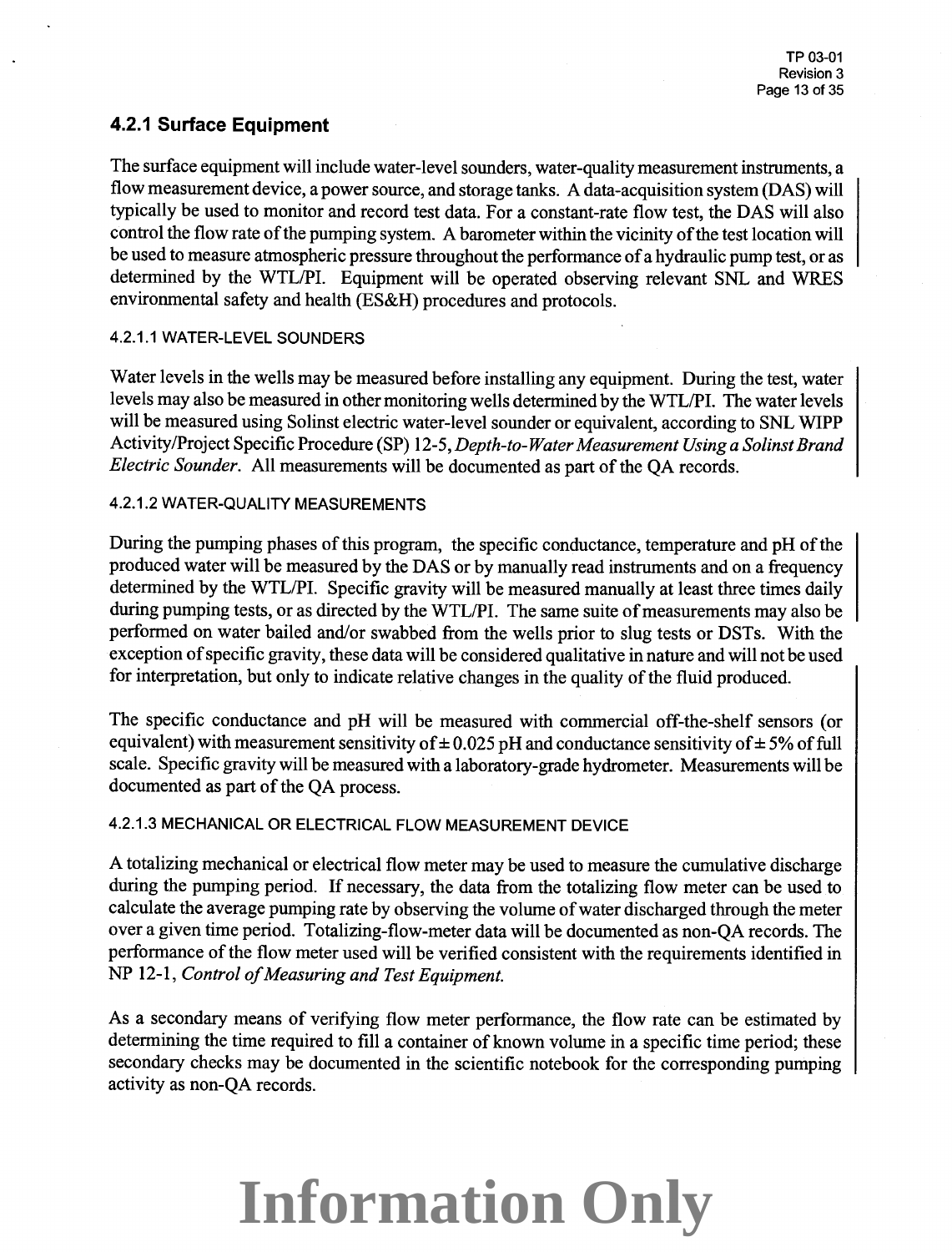#### 4.2.1.4 POWER SOURCE(s)

Diesel- or gas-powered generators are typically used to generate electricity for the test equipment and pump. If a generator is used, it will be operated in accordance with the instructions provided by the manufacturer. Operation of generators is not a quality-affecting activity and, therefore, documentation of activities associated with the generators is not mandatory. It is also appropriate that all DAS and computer equipment be powered through an Uninterruptible Power Supply (UPS) which provides for the continued collection of data in the event the primary power source fails.

#### 4.2.1.5 STORAGE TANKS

All groundwater produced from the wells during these activities will be stored in appropriate tanks at the well pad or SNL port-a-camp until such time that WRES disposes of the produced water by appropriate means. Water storage is not a quality-affecting activity and, therefore, documentation of activities associated with the storage amounts is not mandatory.

#### 4.2.1.6 DATA-ACQUISITION SYSTEM

The DAS consists of one or more control panels and a computer system. The control panels, computer system, and all hardware components are developed using off-the-shelf items. The control panels house the programmable logic controller (PLC), data acquisition Input/Output (I/O), analyzers for pH and specific conductance, and the power supplies for most of the instrumentation. The DAS is designed around a processor supplied by Sixnet Corporation. The Sixnet DAS will be programmed using the ISaGFAF programming software supplied by Sixnet. The DAS program will be cabable of controlling the test equipment for the purposes of maintaining a fixed flow rate or water level, and the DAS will scale the raw analog signals to their engineering unit equivalents using the calibration coefficients. The engineering units for the instrumentation will be displayed on the human-machine interface (HMI) software running on the system computer. The HMI is interfaced with the primary DAS computer through an Ethernet hub or switch.

The control panels can also contain the variable frequency drive (VFD), motor starter, and circuit protection devices for the downhole pumps. Pump control includes setting the pump motor speed using a 4 to 20-mA command signal to a VFD. This generally applies to pumps that are <sup>15</sup>HP and less. For pumps greater than <sup>15</sup>HP, the control panels are not usually used and the pump is run directly from the power source and the flow is regulated using manual valves.

For very low flow applications where a steady flow regime may not be possible, such as those expected in the formations containing Shallow Subsurface Water (SSW), the controls maybe condensed into a simplified sampling pump setup without a DAS attached. The pumping test will primarily focus on collection of water quality samples using this configuration and data will be collected by downhole pressure transducers, if possible. The WTL/PI will identify the test equipment configuration that best accomplishes the objectives of collecting both water quality sample collection and testing of hydraulic properties within low flow SSW boreholes.

Flow through the hydraulic system is measured by in-line analog and digital flowmeters located near the upstream end of the hydraulic line and is controlled using the VFD to adjust power delivered to the pump in the well. Water quality (pH and specific conductance) is measured near the downstream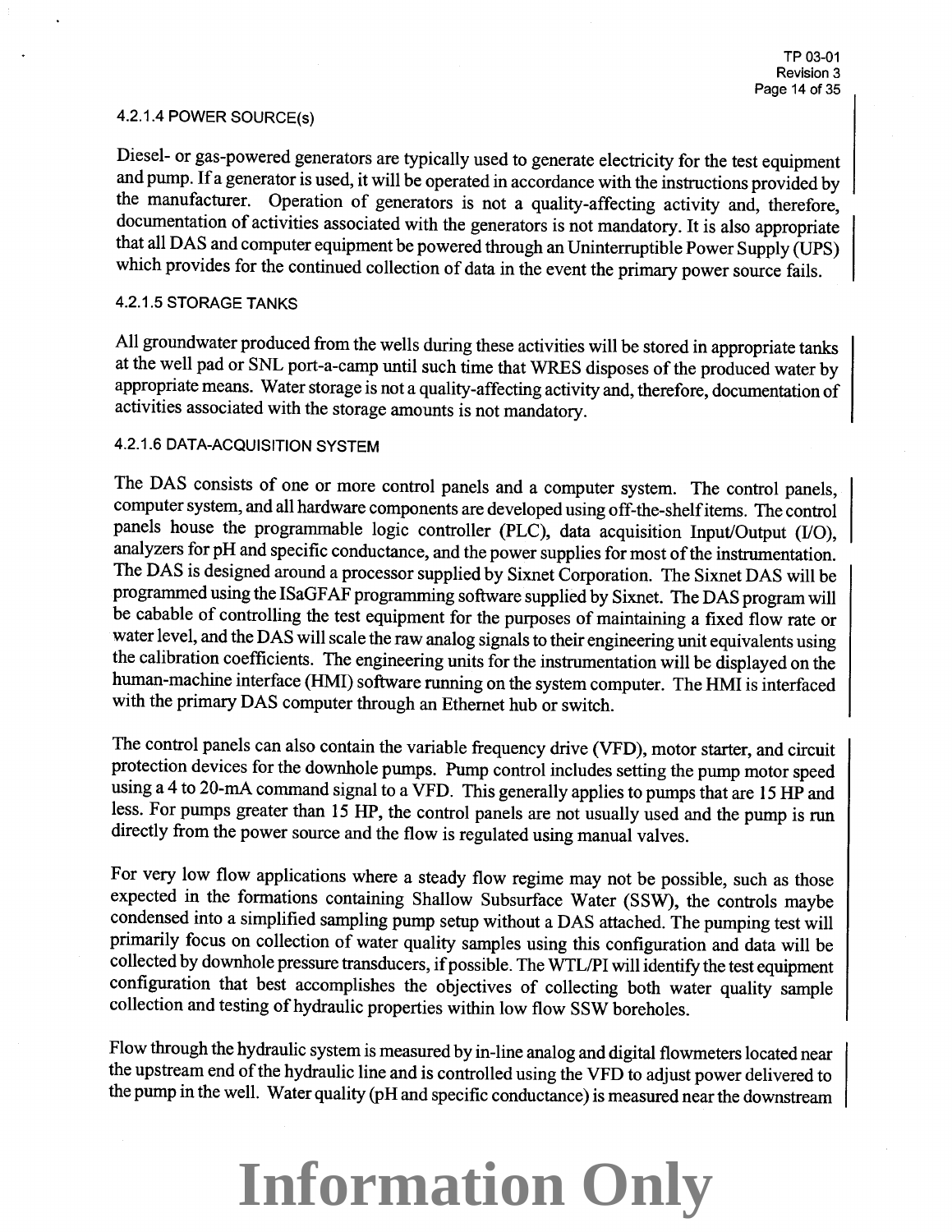end of the hydraulic line that is also equipped with a valve port to collect water samples for laboratory analyses, if required. A resistive temperature detector (RTD) located in the flow line between the water-quality sensors is used to measure water temperature.

The data-acquisition computer system should at a minimum have the software described in Table 4-1 installed as part of the overall system. These software products are used to configure the system hardware and to communicate between the hardware and the computer. Both ISaGRAF and Wonderware provide the capability to develop unique applications using their unique programming functions. For the SNL DAS, separate ISaGRAF and Wonderware programs were developed. These programs perform the math functions that convert raw data to engineering values and also control the pump motor speed and valve position using Proportional, Integral, and Derivative (PID) logic. The Wonderware HMI application was developed to interface with the Sixnet DAS and provide a user-friendly HMI from which the system operator could control and monitor a test.

The software and system performance is verified following the steps identified in AP-115 or AP-148. The activities described in these analysis plans are performed whenever the software or DAS hardware configuration is significantly modified. The results of the AP-115 or AP-148 activities will be documented in a data report for the system. The DAS is calibrated at a frequency determined by the WTL\PI following the process identified in SP 12-4, *Sixnet DAS Calibration.*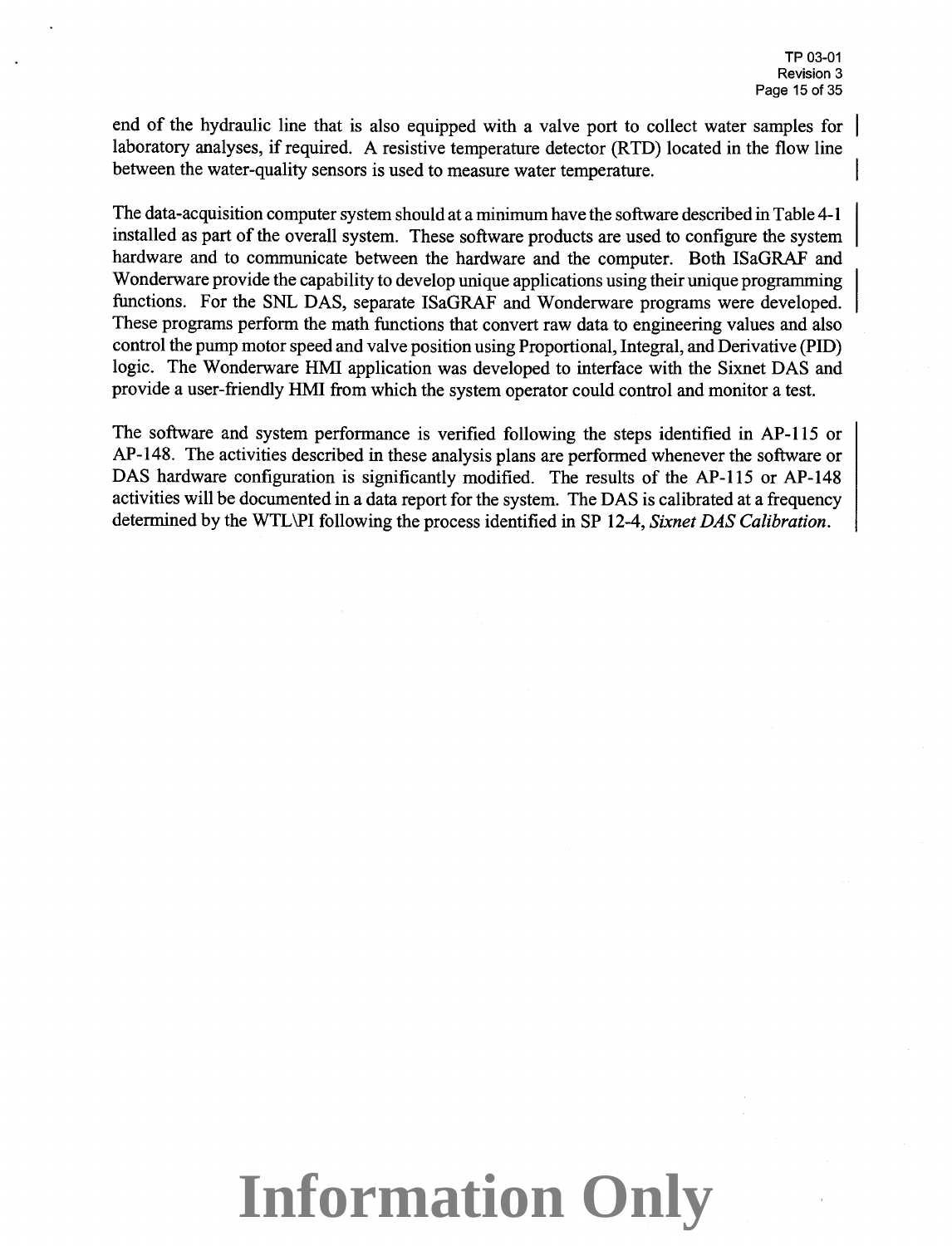| <b>Software</b><br>Name  | <b>Version</b>        | <b>Function</b>                                                | <b>Comment</b>                                                                                                                                                                                                                             |
|--------------------------|-----------------------|----------------------------------------------------------------|--------------------------------------------------------------------------------------------------------------------------------------------------------------------------------------------------------------------------------------------|
| <b>ISaGRAF</b>           | 3.47 or<br>newer      | Program Sixnet<br>remote terminal<br>unit (RTU)<br>(Processor) | ISaGRAF is an IEC61131-compliant, off-the-shelf<br>programming package used to develop a program in the RTU<br>which converts the raw values to engineering units and<br>controls pump speed and valve position                            |
| Sixnet I/O Tool<br>Kit   | $3.0$ or<br>newer     | Configure Sixnet<br>Hardware                                   | Sixnet I/O Tool Kit is an off-the-shelf software package that is<br>used to configure the Sixnet hardware. This capability<br>includes configuration of I/O channels, ports, addressing, etc.                                              |
| Wonderware by<br>Intouch | 8.0, SP1<br>or newer  | Human Machine<br>Interface<br>Software                         | Wonderware is an off-the-shelf software package that can be<br>used to develop a custom operator interface consisting of<br>computer screens that allow the user to view and input<br>parameters to the program running in the Sixnet RTU. |
| InSQL by<br>Intouch      | 8.0, SP1<br>or newer  | Database                                                       | InSQL is an off-the-shelf database product capable of<br>interfacing with the HMI (Wonderware) to collect and store<br>the data being collected by the DAS                                                                                 |
| KepWare                  | 4.100.239<br>or newer | <b>OPC</b> Data<br>Exchange                                    | KepWare is device-driver software used during data exchange<br>between the Wonderware HMI software and the Sixnet using<br>Object Linking and Embedding Process Control (OPC) client<br>protocol.                                          |
| <b>Active Factory</b>    | 8.0 or<br>newer       | Query Tool for<br>Data extraction<br>from InSQL                | Active Factory is an add-on tool for Microsoft Excel that<br>allows users to perform simple query functions to extract the<br>data from the InSQL database.                                                                                |

### Table 4-1. Software Utilized in WIPP Hydrology DAS.

#### 4.2.1.7 FLOW-CONTROL

When constant-rate flow conditions are needed for a hydraulic pumping test, the DAS will measure the output signal from an in-line inductive flow meter and control a variable-speed pump motor to maintain a consistent flow rate throughout the testing period. The flow-rate output from the flow meter will be used as the process variable to set the control variable, specifically the speed of <sup>a</sup> variable-speed pump. The user-selected set point will be set manually at the controller or remotely via the DAS. The design control range for flow rate is variable and dependent upon the conditions encountered or anticipated.

#### 4.2.1.8 BAROMETER

Barometric pressure will be monitored during all hydraulic tests using a pressure transducer or transmitter (subsection 4.2.2.5) either at the well site or another WIPP field site, such as the SNL port-a-camp. Barometric data will be recorded every <sup>15</sup>minutes starting on the hour, or as directed by the WTL/PI.

## **4.2.2 Downhole Equipment**

Downhole equipment will be operated from the surface and may consist of bailing and swabbing equipment to remove fluid from the borehole(s), inflatable packers, a sliding-sleeve shut-in tool, pressure transducer, or submersible pump. The depths of all equipment installed in a well will be measured and documented relative to a known permanent datum, such as a survey marker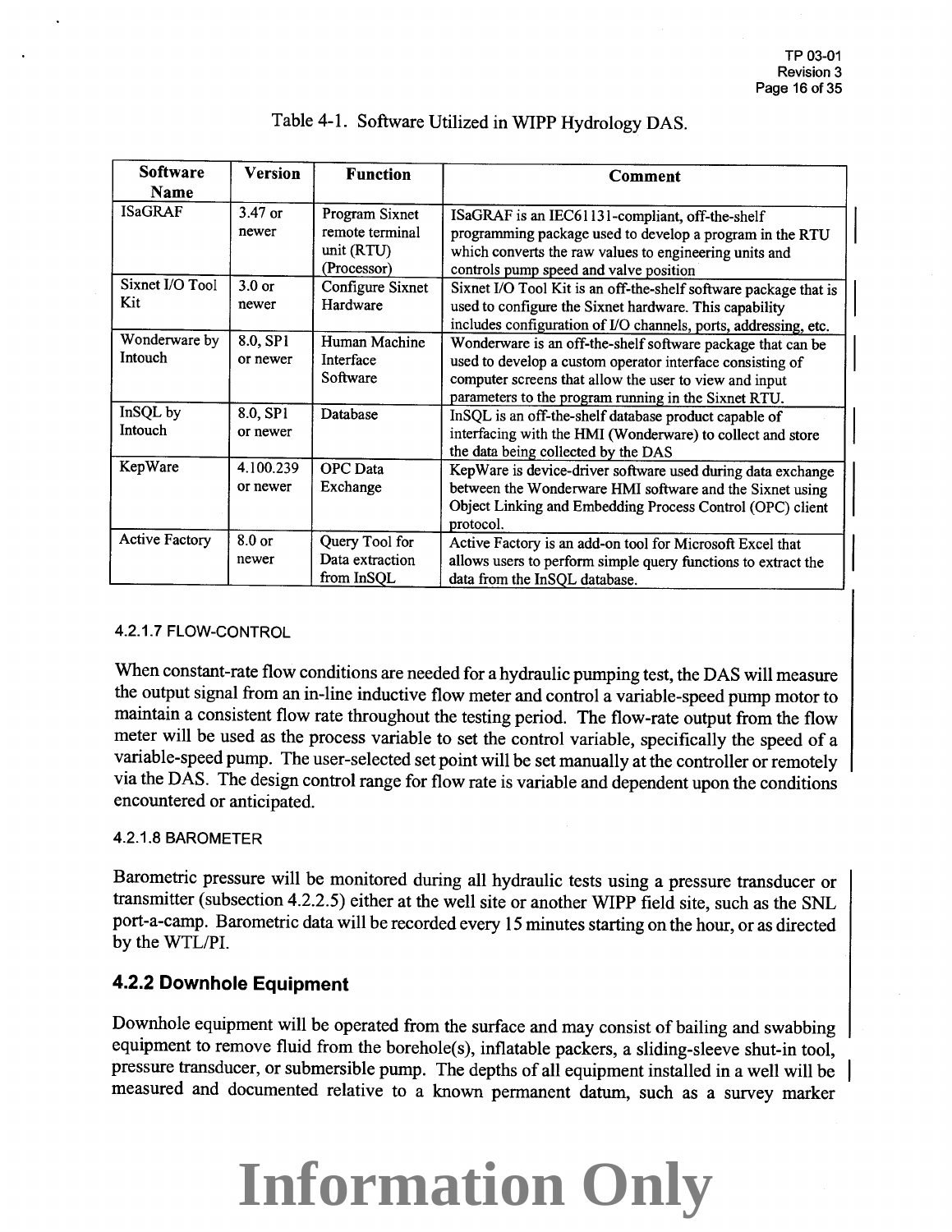established on the well pad. A secondary datum, such as the top of the well casing, may be used as a reference point for depths provided that the elevation of the secondary datum relative to that of the primary datum is known and documented. SNL will provide technical direction and assistance, as needed, to WRES or its contractors in installing all downhole equipment.

#### 4.2.2.1 BAILING AND SWABBING EQUIPMENT

Bailing and swabbing equipment will be used to remove fluid from the tubing above the shut-in tool (Subsection4.2.2.3) as needed to conduct slug tests and/or DSTs (Subsection 4.3.2.1). The bailing and swabbing equipment will consist of artificial and/or natural rubber tubing wipers (swab cups) or downhole bailers supplied and operated by the pump-truck contractor. Ifbailing or swabbing is not possible or ineffective, the fluid level in the tubing string may be lowered by means of air lifting, whereby a hose or pipe is used to inject compressed air below the water level in the tubing string at pressures and volumes sufficient to lift the fluid to land surface.

#### 4.2.2.21NFLATABLE PACKERS

Slug and drill stem testing (Subsection 4.3 .2.1) may be conducted with a production-injection packer (PIP) set above the perforations or screen associated with the formation of interest on tubing or pipe. Compressed nitrogen or compressed air will be used to inflate the packers. The packers to be used will have un-inflated diameters consistent with the diameter of the casing in each well. In addition, pumping tests (Subsections 4.3.2.2 and 4.3.2.3) conducted in wells that have dual completions such as C-2737 and H-9c will require the use of PIPs to reconfigure the wellbore in such a way as to allow the pressure to be monitored in multiple formations simultaneously within the same borehole.

#### 4.2.2.3 SLIDING-SLEEVE SHUT-IN TOOL

A sliding-sleeve shut-in tool may be used to control access to the packer-isolated zones in the wells in which slug tests or DSTs are performed. A sliding-sleeve shut-in tool consists of concentric sections of pipe with circular ports passing through the wall of the pipe. In the open position, the ports on the two sections line up, allowing fluid to pass from the tool string to the well. When one of the sections slides vertically relative to the other, the ports no longer line up (closed position), and the fluid cannot pass from the tool to the well. The shut-in tool is controlled from the surface. Gas or hydraulic pressure is applied to a piston through a control line run alongside the tool string to open or close the sleeve. Separate pistons and control lines are used to open and close the sleeve. No tubing movement or weight change to the tubing above the shut-in tool is required to operate this shut-in tool, thus minimizing tool-induced pressure disturbances in the test zone. The shut-in tool will be installed between two pup joints beneath PIPs.

#### 4.2.2.4 MINI-PACKER SYSTEM

A miniature  $(\sim1.5$ -inch O.D.) inflatable packer assembly may be used to control access to the packer-isolated zones in the wells in which slug tests and/or DSTs are performed. The mini-packer assembly consists of the above-mentioned miniature inflatable packer and an associated housing along with an inflation/deflation line. The mini-packer assembly is deployed above the downhole packer as part of the tubing string (generally 2.375-inch) and positioned at a predetermined level above the top of the packer or at some level below ground surface. Upon inflation, the mini-packer system isolates the portion of the well to be tested (test zone) from the tubing string that provides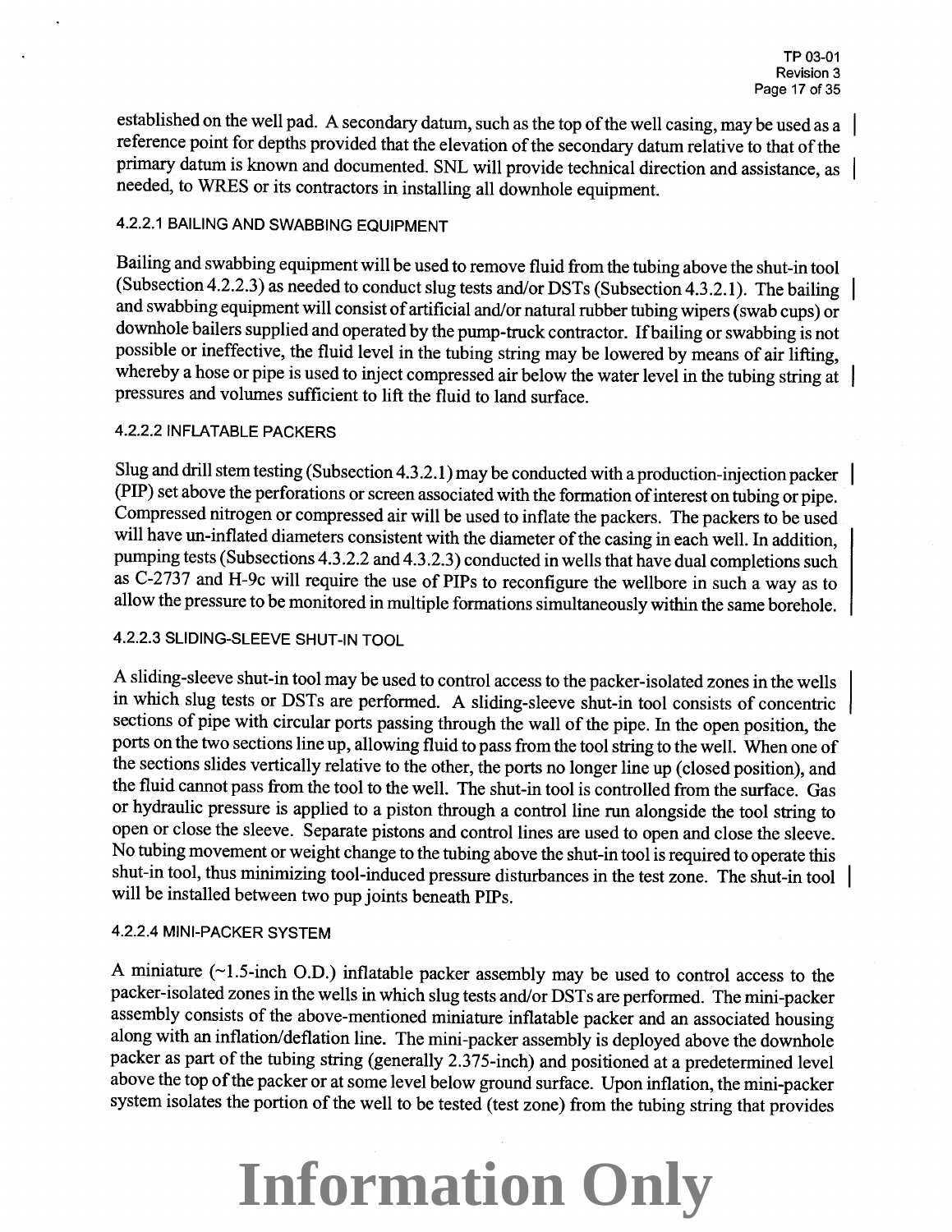access to the well head. Following the effective isolation of the test zone from the tubing string, fluid is removed from or added to the tubing string in order to create an over-pressure or under pressure condition (a slug-withdrawal or slug-injection test, respectively). Upon deflation of the mini-packer, the test zone is exposed to the over- or under-pressure condition and the resulting hydraulic response is observed and recorded. This methodology was designed to be used in wells containing a large amount of sediment.

#### 4.2.2.5 PRESSURE SENSORS

SNL employs two types of pressure sensors to collect downhole pressure-head data. They will typically be programmable pressure-temperature transducers with onboard memory and pressure transmitters that are directly linked to a DAS, which is programmed to collect and store the data. The installation of the pressure sensors in a well is dependent upon test type and well configuration and is further discussed in Section 4.3.2

The primary data-acquisition instrument during hydraulic tests is a programmable pressuretemperature transducer, which is programmed to collect pressure-head data throughout the testing period. Pressure transducers are also used to monitor the pressure response in the nearby well(s), if any, and to collect barometric-pressure data. The operation and maintenance of the transducers currently used by SNL is described in SP 9-7, *WIPP Well Water-Level Monitoring.* 

In some cases it may prove beneficial to also use pressure transmitters (e.g., Druck PTX 1830). These pressure transmitters will be monitored with the DAS (Subsection 4.2.1.6), which will record the output signal from the sensor and convert it to the desired pressure units. The pressure transmitters will be operated and maintained as described in SP 12-6 *Pressure Transducer Calibration Using the Druck DP/-610.* 

#### 4.2.2.6 SUBMERSIBLE PUMPS

In most cases, an electric submersible pump will be used for groundwater sampling and pumping tests. For pumping tests, the pump will be installed with one or more in-line check valve(s) so that the pump tubing column can be filled with water at the start of pumping to ensure immediate flow control and regulation, and to ensure that water will not drain back through the pump when the pump is turned off. Pumps will be installed on a tubing string at a depth determined by the WTL/PI. The installation depth and configuration, including pressure sensor depth, will be documented in the applicable SN.

### **4.3 Test Requirements and Procedures**

The activities discussed in this TP have been designed so that the data collected are of the highest possible value, and are more than adequate to meet specific program objectives.

### **4.3.1 Test Requirements**

The testing elements of the data-collection activities require specific initial and operational conditions for maximum success. Pressures in the formation and wells of interest during the test must be stabilized (changing <0.5 psi/day) before any hydraulic test is initialized, unless otherwise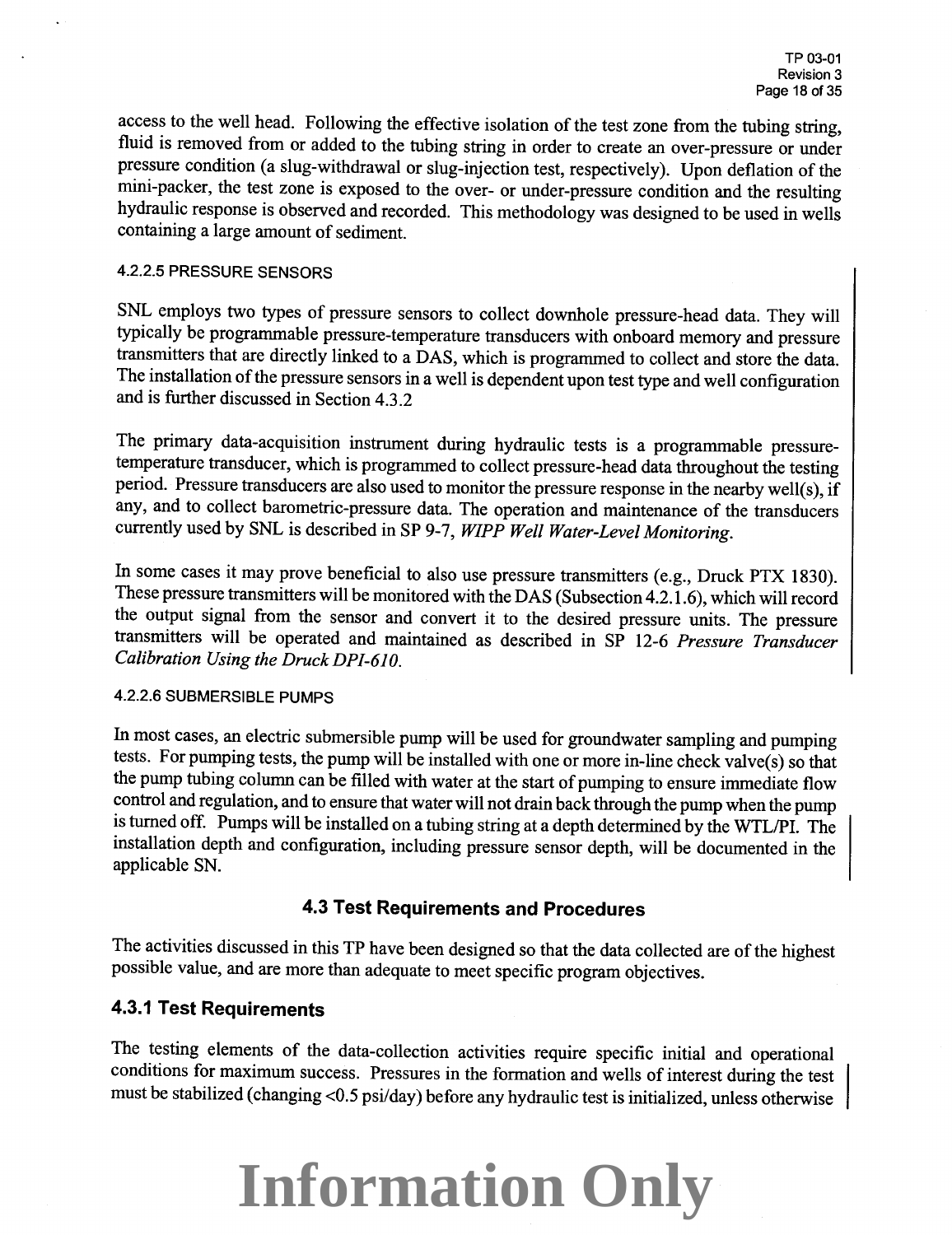directed by the WTL/PI before any hydraulic test is initialized. The discharge rate during a pumping test should ideally be constant within approximately 5%, but the discharge rate evolution through time must always be well documented.

The test equipment used for the data-collection activities has to:

- provide quality data to support test objectives;
- perform according to design specifications; and
- be calibrated, as appropriate, according to standards acceptable under NP 12-1, *Control of Measuring and Test Equipment.*

### **4.3.2 Test Procedures**

The following subsections discuss the different hydraulic test types, as well as water-quality sampling events that may be performed in WIPP wells. Each subsection also describes the general methodology for selection and execution of each type of test/event.

#### 4.3.2.1 HYDRAULIC SLUG TESTS AND DSTs

Hydraulic slug tests and/or DSTs will generally be performed in wells incapable of sustaining a pumping rate of at least 0.25 gpm or greater. This may include wells completed to the Shallow Subsurface Water (SSW), the Magenta and some replacement Culebra wells. Hydraulic slug tests or DSTs may also be performed in some of the new wells initially in order to get a preliminary idea of the hydraulic characteristics of the formation at that location. Future testing in these wells will be designed based upon the preliminary hydraulic data.

A DST is simply a slug test that is shut-in before complete water-level recovery has occurred. The slug portion of a DST is referred to as a flow period and the shut-in portion is referred to as a buildup period. The advantages of a DST relative to a slug test are that it takes less time to complete and provides two data sets that can be analyzed instead of one. The disadvantage of a DST relative to a slug test is that the flow-period data set is less definitive than a full slug data set.

All hydraulic slug tests and DSTs will be conducted in accordance with the following TP procedures. A PIP (Subsection 4.2.2.2) will be set on tubing or pipe in the well casing above the perforations or screen with a sliding-sleeve shut-in valve or equivalent system (Subsections 4.2.2.3 through 4.2.2.5) immediately below the PIP. The PIP size will be selected so that the casing inside diameter (I.D.) is not more than twice the uninflated diameter of the PIP. The exact placement of the PIP is not critical, as long as it is within 20 ft of the uppermost perforation (slot) and its position is carefully measured. The shut-in valve will be in the open position when the test equipment is installed in the well. Once at the desired depth, the PIP will be inflated (set). After allowing the formation that is to be tested to re-equilibrate, the shut-in valve will be closed.

A pressure transducer (Subsection 4.2.2.5) will be strapped to the tubing at a depth below the stabilized formation water surface calculated to keep the transducer within its calibrated range during the test. The pressure transducer will be connected to the formation of interest using a feed-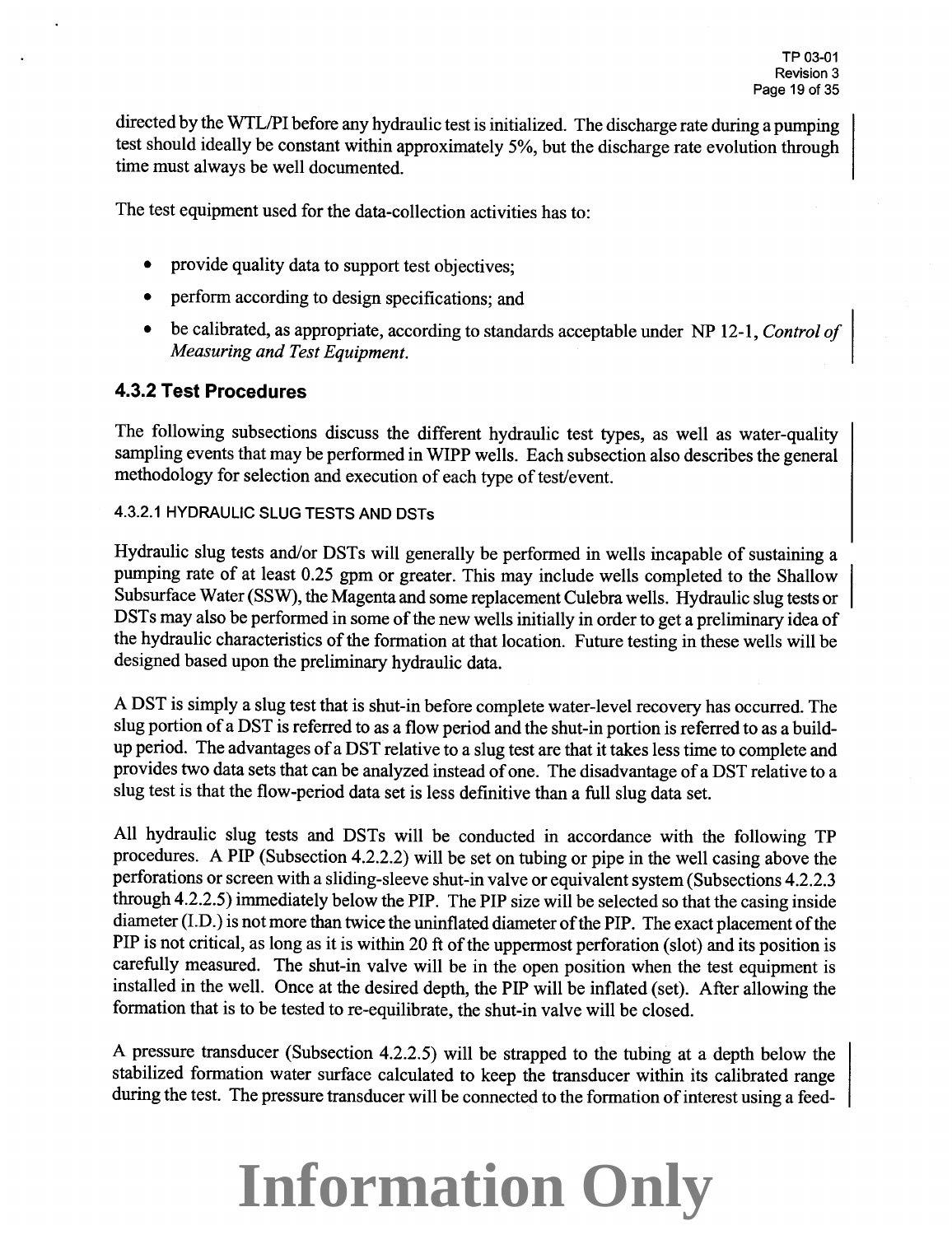through line passing through the PIP or other configuration as deemed appropriate. Barometric pressure will be recorded during all slug tests. The depths of all equipment in the well will be carefully measured and documented in the scientific notebook.

With the shut-in valve closed, the tubing will be bailed and/or swabbed to remove some of the water from above the formation of interest and the specific gravity of this water will be measured. The removal of water from the tubing (effectively under-pressuring the formation) is referred to as a slug-withdrawal test. The amount of water to be removed will be determined on-site by the WTL/PI, based on the following guideline: the water level will be lowered to provide a pressure no less than 5% of the maximum pressure for the transducer when the shut-in valve is opened. After bailing and/or swabbing, the water level in the tubing will be measured using a depth to water meter | (Subsection 4.2.1.1). This type of test can also be accomplished by adding water to the tubing (effectively over-pressuring the formation) rather than removing water from the tubing. This is referred to as a slug-injection test, and may be performed as part of this TP ifthe circumstances are deemed appropriate by the WTL/PI.

The pressure in the formation of interest below the PIP will be allowed to stabilize until the rate of change is <0.5 psi/day or the WTL/PI determines the test can begin. At the direction of the WTL/PI, the shut-in tool will be opened to initiate a slug test. The WTL/PI will evaluate the test data in real time to determine if the test should be continued as a slug test or converted to a DST. Subject to the discretion of the WTL/PI, the following guidelines will be used to determine if and when a slug test will be converted to a DST:

- If 50% of the initial slug has dissipated after 3 hr, the test will remain a slug test.
- If 50% of the initial slug dissipates between 3 and 24 h, the shut-in valve will be closed and the test will be converted to a DST when 80% of the slug has dissipated.
- If 50% of the initial slug has not dissipated after 24 h, the shut-in valve will be closed and the test will be converted to a DST whenever 50% dissipation occurs.

Slug tests and DST buildup periods should ideally continue until at least 98% pressure recovery has occurred. For a slug test, the shut-in valve will then be closed and the tubing bailed and/or swabbed to create a pressure differential approximately half of that created for the first slug test. For a slug test converted to a DST at 80% slug dissipation, the tubing will also be bailed and/or swabbed to create a pressure differential approximately half of that created for the first test. No bailing and/or swabbing will be required for a test converted to a DST at 50% slug dissipation. After the pressure disturbance caused by bailing and/or swabbing has dissipated, the shut-in valve will be opened to begin a second slug test or DST. The second test will be an exact duplicate of the first test, but with half of the initial pressure differential. Testing may be terminated at any time after 98% pressure recovery has occurred or after the WTL/PI has determined that the available data are adequate for analyses.

Data-acquisition rates will be set as fast as possible at the start of each test event (slug/flow or buildup) and will then be systematically decreased throughout the test to provide a reasonably uniform distribution of data with respect to the logarithm of elapsed time. If the WTL/PI deems it appropriate to employ the use of a DAS (Subsection 4.2.1.6) to monitor slug-testing activities, all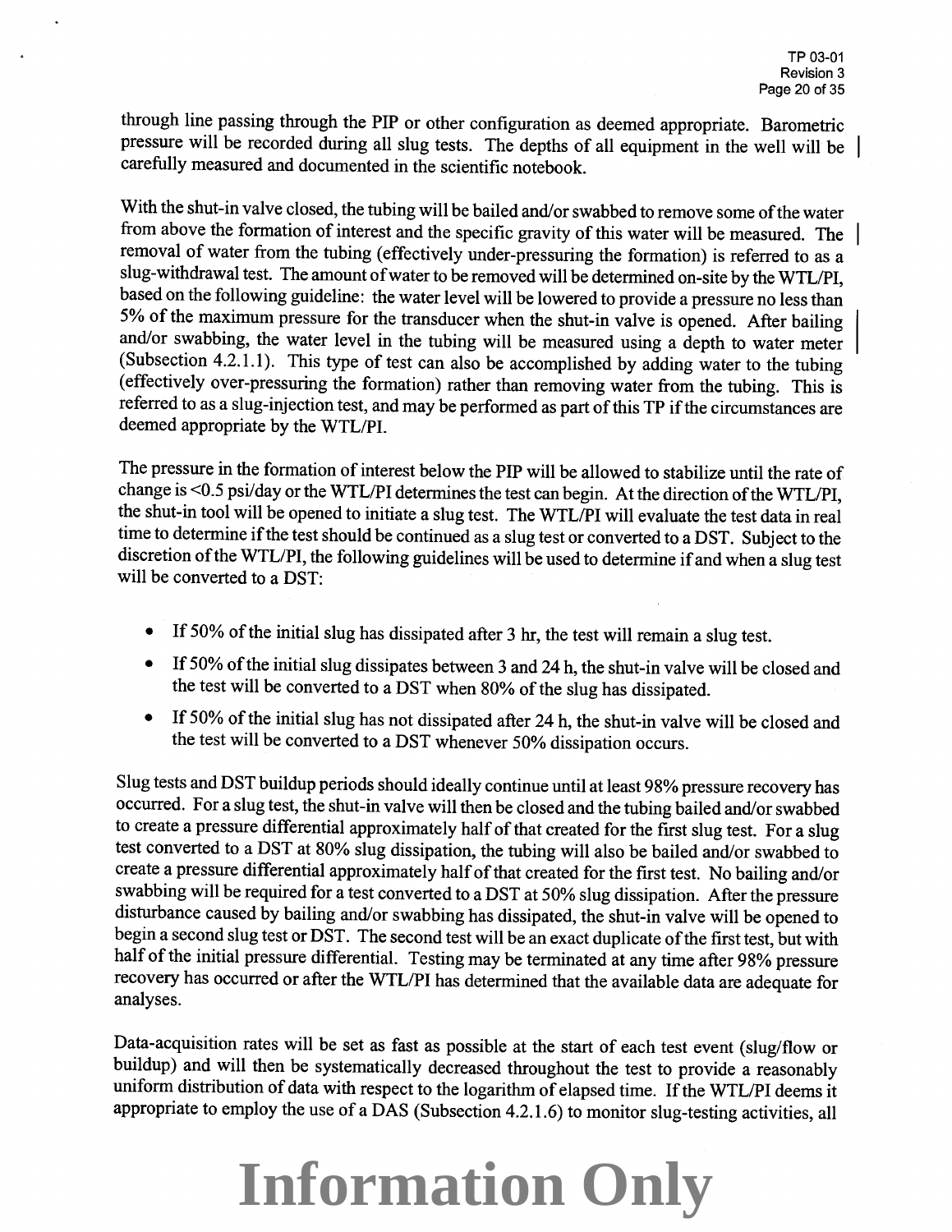pertinent information will be documented in the scientific notebook.

During slug test and DST activities, pressure-response data will be evaluated on a real-time basis by the WTL/PI in order to determine that the objectives of the test are being met and that the test proceeds in the most efficient and effective manner. Standard straight-line and diagnostic derivative techniques described in Home (1995) and Peres et al. (1989) may be employed to assess both the progress of the test and to determine the flow regime of the system being tested.

#### 4.3.2.2 SINGLE-WELL PUMPING TESTS

Constant-rate pumping tests will be performed in any wells capable of sustaining a pumping rate of approximately 0.25 gpm or greater. All single-well pumping tests will be conducted in accordance with the following TP procedures. A submersible pump (Subsection 4.2.2.6) will be set in the well near the perforations or screen for the formation of interest on tubing or pipe. One or more check valve(s) will be installed above the pump to prevent water in the tubing column from draining back down through the pump when the pump is turned off. At least two pressure transducers (see Subsection 4.2.2.5) will be strapped to the tubing approximately 5-10 ft above the pump. The lengths of all tubing or pipe joints and other pieces of equipment installed in the well will be measured to the nearest 0.01 ft and documented in the scientific notebook.

In some cases, when one of the objectives of the hydraulic testing is to assess the hydraulic connection of the formation being tested with water-bearing formations above and/or below, PIPs (Subsection 4.2.2.2) will have to be installed in order to isolate the various water-bearing formations and additional pressure transducers will have to be installed in the pumping well in order to monitor the other water-bearing formations of interest associated with the particular test being conducted. Again, these decisions and associated configurations will be made on a case-by-case basis based upon prior information of the hydraulic system at that location. The rationale for all testing decisions and all testing configurations will be documented in the scientific notebook associated with the respective wells.

Prior to the initiation of the pumping test, the pump will be turned on briefly in order to perform several checks of the system. These include:

- ensuring that the submersible pump is operating properly;
- filling the tubing string with fluid to ensure that:
	- <sup>o</sup>the one or more check valves above the pump are holding,
	- <sup>o</sup>there is fluid filling the surface discharge lines to ensure that both the mechanical and the electronic flow meters will register flow rates immediately upon initiation of the formal pumping test; and
- ensuring that all of the electronic equipment both at the surface and downhole is operating properly.

When all of these checks and any others that the WTL/PI deems necessary have been made, the pumping will be terminated and the system will be allowed to equilibrate fully prior to the initiation of the formal pumping test.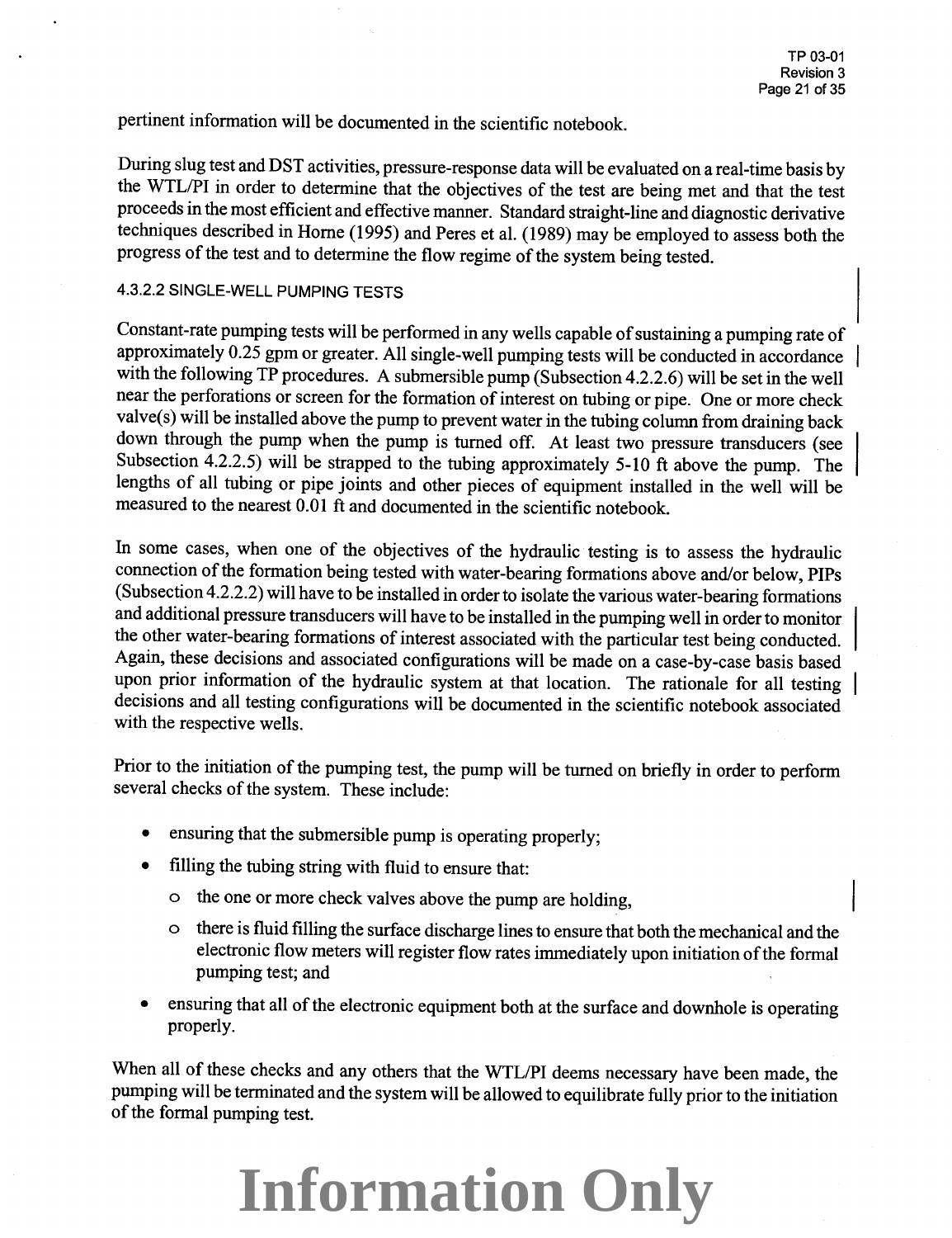The pump will be turned on and operated at a constant rate (determined during water-quality and/or well-development activities) to produce water from the formation of interest after it has been established that the formation of interest has re-equilibrated from the pre-test pumping. Although the primary purpose of these tests is to obtain estimates of formation transmissivity (T) and flow dimension near the pumping well, any nearby wells that may respond to the test will be monitored as well. The wells to be monitored during any pumping test will be determined by the WTL/PI on a case-by-case basis based upon prior knowledge of the hydraulic system at that location. Monitoring of these wells will be performed using pressure transducers (Subsection 4.2.2.5). In some cases, a qualitative assessment of any hydraulic connection between the formation being tested and waterbearing formations above and/or below the formation being tested will be made. Should a hydraulic connection between water-bearing formations be identified, the design and duration of the test may be modified in real-time in order to maximize the information obtained or additional testing may be scheduled at that location with modified test objectives. Pumping time may vary from 2-10 days depending on the local T of the formation of interest and/or the observed pressure response(s). Realtime analysis of the pressure data from the pumping and any monitoring wells will be used by the WTL/PI to establish the time when the pump may be turned off and the time at which recovery monitoring will be terminated. Recovery monitoring will typically continue for a period at least twice as long as the pumping duration.

The DAS (Subsection 4.2.1.6) will be used for any pumping test to record downhole pressure and flow rate in the pumping well and any other wells located on the same pad. A pressure transducer will also be used in the pumping well to provide a second set of pressure data during pumping and to serve as the primary source of data during the recovery period when the DAS is no longer on site. Barometric pressure will be collected through the use of a pressure transducer. Totalizingmeasurements of well discharge (Subsection 4.2.1.3) and specific gravity measurements (Subsection 4.2.1.2) will be made during pumping as directed by the WTL/PI and documented in the scientific notebook or in the DAS data file for the test. During the recovery period, the pressure in the shut-in flow line will be measured, when possible, to verify that the check valve is not leaking.

During single-well testing activities, pressure-response data will be evaluated on a real-time basis by the WTLIPI in order to determine that the objectives of the test are being met and that the test proceeds in the most efficient and effective manner. Standard straight-line and diagnostic derivative techniques as described in Horne (1995) may be employed to assess both the progress of the test and to determine the flow regime of the system being tested.

In some cases, when one of the objectives of the hydraulic testing is to assess the hydraulic connection of the formation being tested with water-bearing formations above and/or below, PIPs (Subsection 4.2.2.2) will be installed in order to isolate the various water-bearing formations and additional pressure transducers will have to be installed in the pumping well in order to monitor the various other water-bearing formations of interest associated with the particular test being conducted. Again, these decisions and associated configurations will be made on a case-by-case basis based upon prior information of the hydraulic system at that location. The rationale for all testing decisions and all testing configurations will be documented in the scientific notebook associated with the respective wells.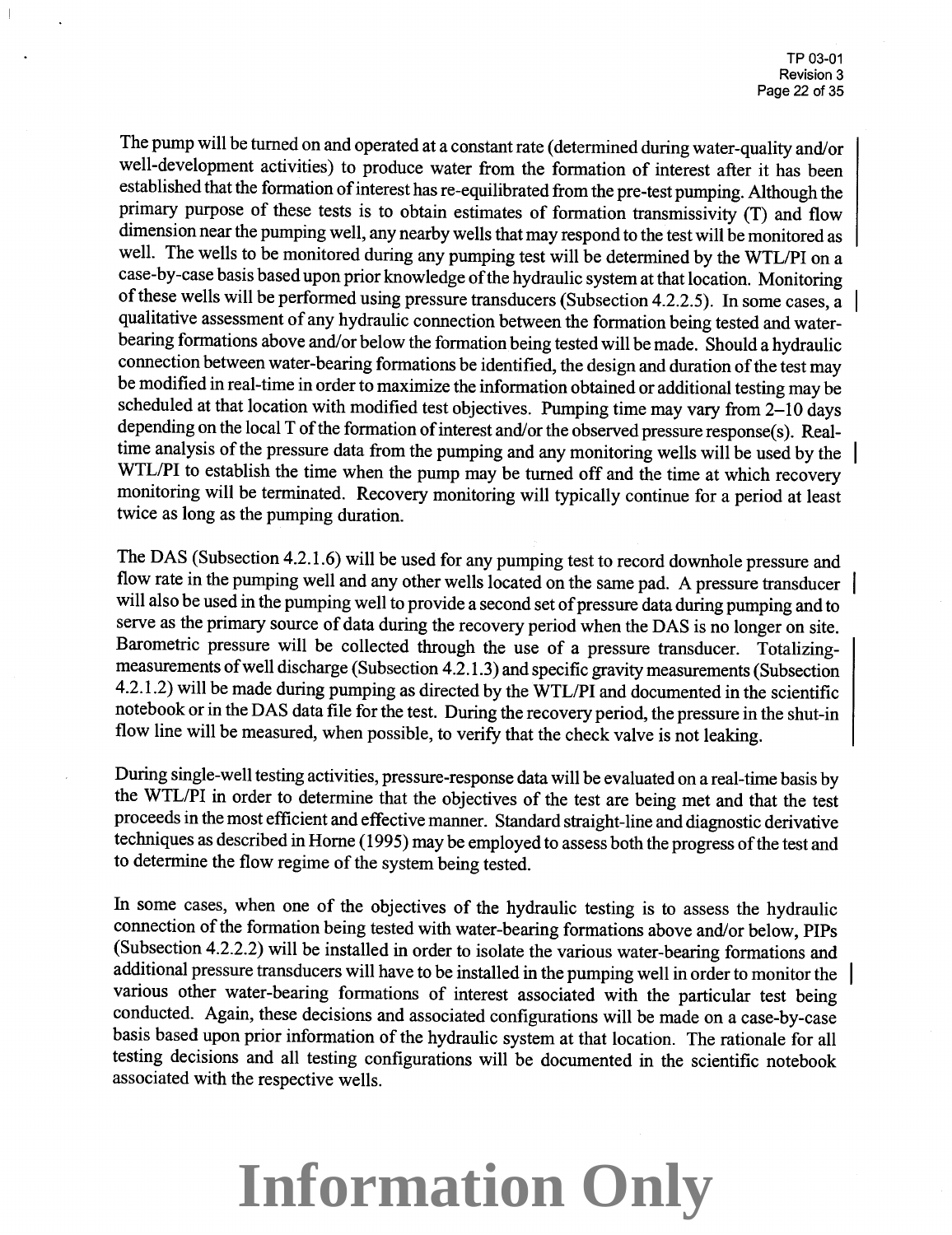#### 4.3.2.3 MULTIPAD PUMPING TESTS

Constant-rate, multipad pumping tests are performed to obtain transient head response data from observation wells spread over an area of several square miles. They differ from the single-well pumping tests described in Subsection 4.3.2.2 primarily in terms of duration. Multipad pumping tests typically last from several weeks to over a month to allow distant observation wells time to respond.

All multipad pumping tests will be conducted in accordance with the following TP procedures. A submersible pump (Subsection 4.2.2.6) will be set in the well near the formation of interest on tubing or pipe. One or more check valves will be installed above the pump to prevent water in the tubing column from draining back down through the pump when the pump is turned off. At least two pressure transducers (Subsection 4.2.2.5) will be strapped to the tubing approximately 5-l 0 ft above the pump. The lengths of all tubing or pipe joints and other pieces of equipment installed in the well will be carefully measured to the nearest 0.01 ft and documented in the scientific notebook.

Prior to the initiation of the pumping test, the pump will be turned on briefly in order to perform several checks of the system. These include:

- ensuring that the submersible pump is operating properly;
- filling the tubing string with fluid to ensure that:
	- o the one or more check valves above the pump are holding,
	- o there is fluid filling the surface discharge lines to ensure that both the mechanical and the electronic flow meters will register flow rates immediately upon initiation of the formal pumping test; and
- ensuring that all of the electronic equipment both at the surface and downhole is operating properly.

When all of these checks and any others that the WTL deems necessary have been made, the pumping will be terminated and the pressure will be allowed to equilibrate prior to the initiation of the formal pumping test.

The pump will be turned on and operated at a constant rate (determined during water-quality sampling and/or well-development activities) to produce water from the formation of interest after it has been established that the formation of interest has re-equilibrated in the pumping well from the pretest pumping. Pressure transducers (Subsection 4.2.2.5) will be set in any monitoring wells that may show a pressure response during the pumping test. Monitoring wells for each multipad test will be determined by the WTLIPI on a case-by-case basis. Real-time analysis of the pressure data from the pumping and monitoring wells will be used by the WTL/PI to establish the time when the pump may be turned off and the time at which recovery monitoring will be terminated. The objectives of any of the multipad pumping tests will be to determine the flow geometry and the local T and storativity (S) of the formation being tested. In addition, the multipad pumping tests will provide transient pressure response data at locations in the vicinity of the WIPP Site against which the Culebra flow model can be calibrated. Also, in some cases, a qualitative assessment of any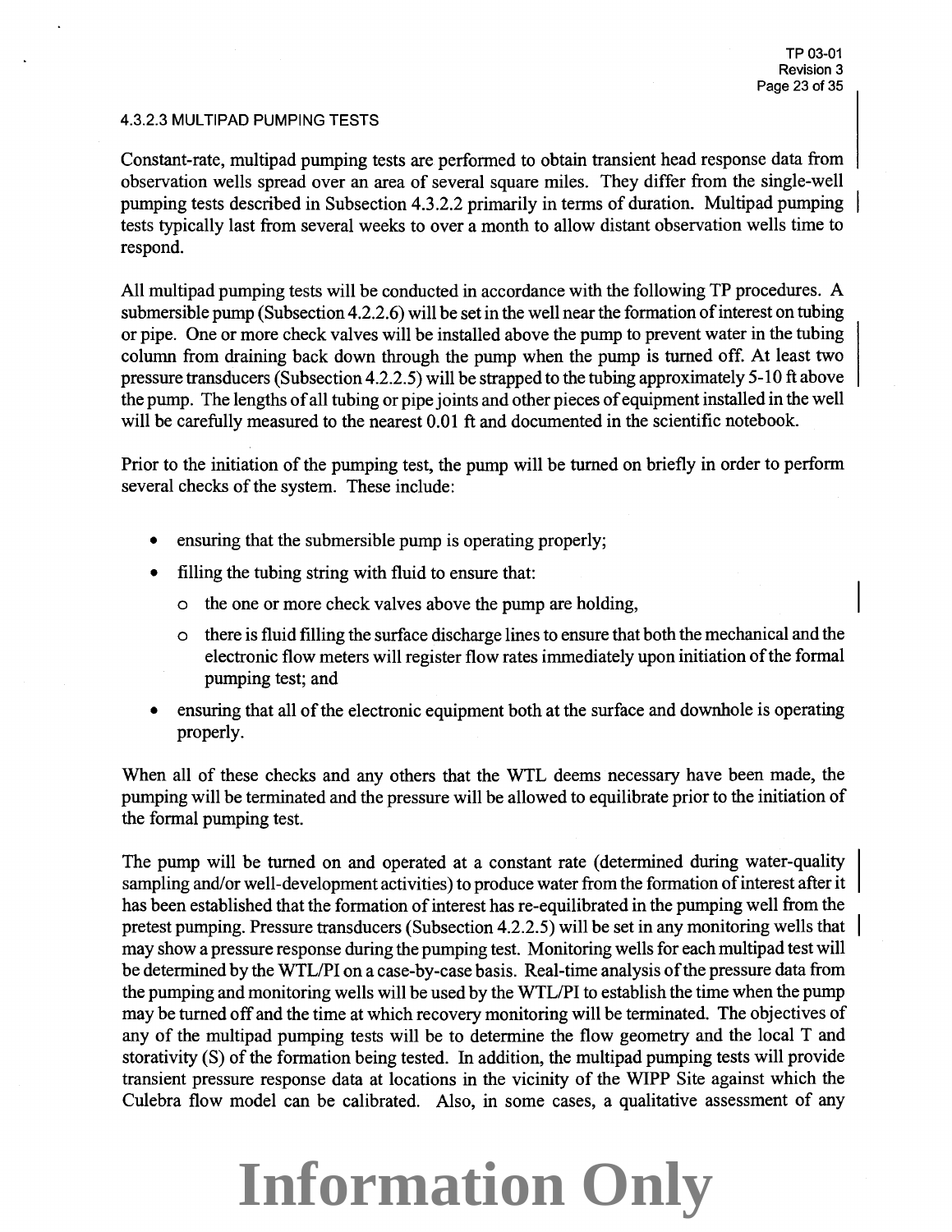hydraulic connection between the formation being tested and water-bearing formations above and/or below the formation being tested will be made. Should a hydraulic connection between waterbearing formations be identified, the design and/ or duration of the test may be modified in real time in order to maximize the information obtained, or additional testing may be scheduled at that location with modified test objectives. Pumping time may vary from 1-3 months depending on the observed pressure responses. However, under constraints imposed by the NMOSE, no multipad pumping test can produce more than a total of 3 acre-ft (977,486 gallons) of water in a calendar year, including pre-test pumping.

The DAS (Subsection 4.2.1.6) will be used for any pumping test to record downhole pressure and flow rate in the pumping well and any other wells located on the same well pad. A pressure transducer will also be used in the pumping well to provide a second set of pressure data during pumping and to serve as the primary source of data during the recovery period when the DAS is no longer on site. Barometric pressure data will be collected. Totalizing measurements of well discharge (Subsection 4.2.1.3) and specific gravity measurements (Subsection 4.2.1.2) will be made during pumping as directed by the WTL/PI and will be documented in the scientific notebook or in the DAS data file for the test. During the recovery period, the pressure in the shut-in flow line will be measured when possible to verify that the check valve is not leaking.

During multipad testing activities, pressure-response data will be evaluated on a real-time basis by the WTL/PI in order to determine that the objectives of the test are being met and that the test proceeds in the most efficient and effective manner. Standard straight-line and diagnostic derivative techniques described in Home ( 1995) may be employed to assess both the progress of the test and to determine the flow regime of the system being tested.

#### 4.3.2.4 WATER-QUALITY SAMPLING

All new wells and wells to be tested will be pumped to allow water samples representative of the completion formation to be collected. Some older wells not needing testing will also be pumped to provide groundwater samples. As discussed in Section 4, the wells will be pumped until waterquality parameters (electrical conductivity and specific gravity) are stable within approximately 5% while two wellbore volumes are pumped, or as directed by the WTL/PI. When stable conditions have been reached, water samples will be collected for laboratory analysis of major ions (Na, Mg, SO<sub>4</sub>, Cl, K, Ca, and alkalinity), or other analyses as directed by the WTL/PI. Water-quality sampling will provide baseline information and allow inferences to be made regarding the origins and flow paths of the groundwater. Samples will be collected and controlled in accordance with NP 13-1, *Control of Samples and Standards.* The chain of custody for the samples when they are transferred to the analytical laboratory will be established using procedure SP 13-1, *Chain of Custody* and SP13-3, *Field Water Quality Measurements.* 

Water samples will be collected in pretreated bottles supplied by the analytical laboratory. After collection, water samples will be chilled or refrigerated until they can be delivered to the analytical laboratory, which should occur as soon as is practical.

#### 4.3.2.5 MODIFICATIONS TO TEST PROCEDURES

Modifications to test procedures may be required during testing activities. These modifications will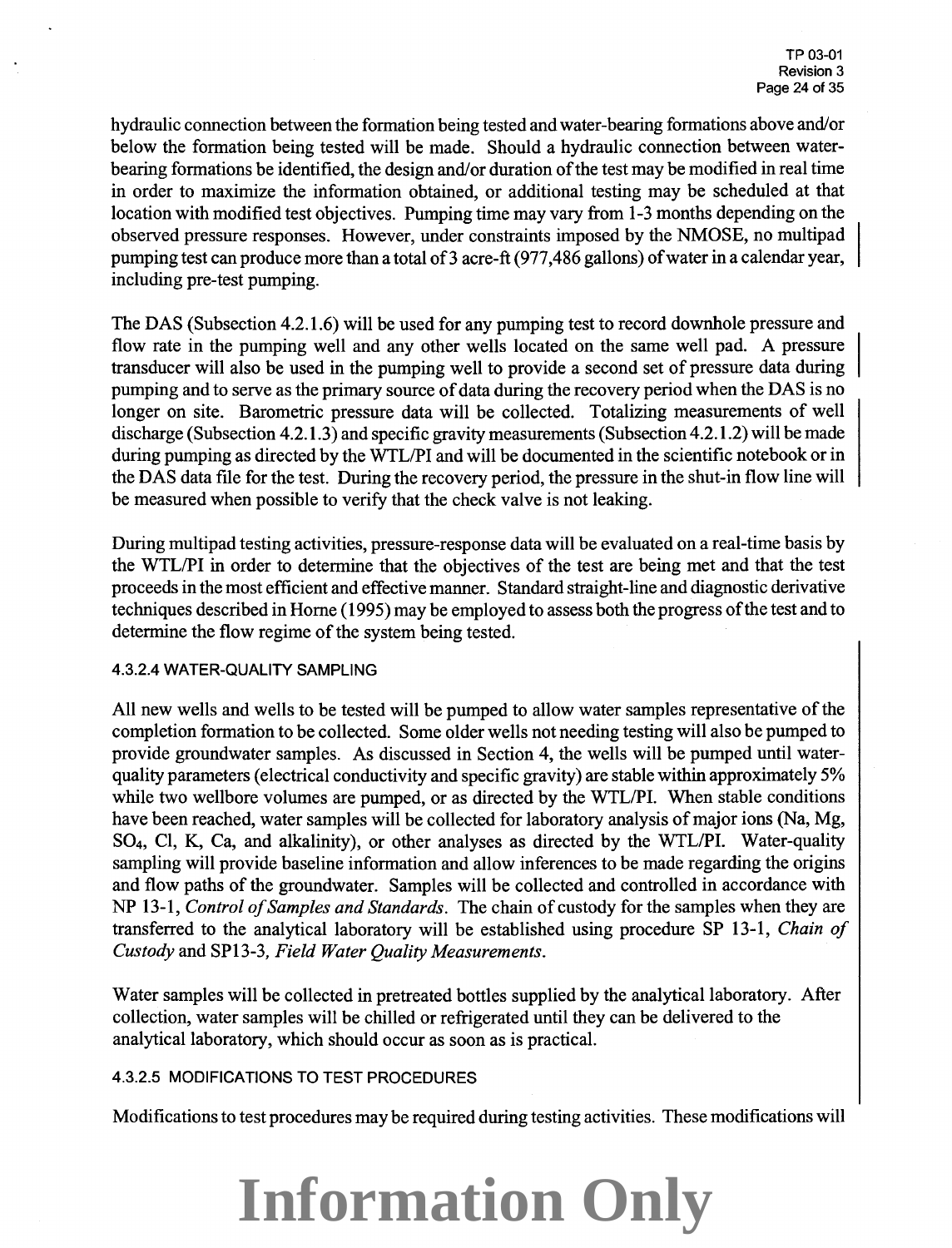be conducted at the direction of the WTL/PI and will be documented in the scientific notebook as part of the QA records as well as any supporting records and reports. Such modifications are anticipated as normal operational procedures and will not be reported as nonconformances that require corrective action.

### **4.4 Data-Acquisition Plan**

Both manually and electronically collected data will be acquired during the hydraulic testing activities. The following types of data will be recorded:

- electronically collected downhole pressure data:
- electronically and/or manually collected pumping rate and volume data from wells being pumped;
- electronically collected barometric-pressure data;
- manually collected water-level data;
- manually and electronically collected water-quality data concerning the temperature, pH, specific gravity, and specific conductance of fluid produced during pumping, bailing and/or swabbing; and
- manually collected data on equipment and instrument configurations in the wells and at the surface.

## **4.4.1 Scientific Notebooks**

Scientific notebooks will be used in accordance with NP 20-2, *Scientific Notebooks* to document all activities and decisions made during the hydraulic-testing activities. Specific information to be recorded in the scientific notebooks includes:

- a statement of the objectives and description of work to be performed at each well, as well as a reference to this TP;
- a list, with sample signatures and initials, of all personnel authorized to enter information into the SN;
- a written account of all activities associated with each well;
- a list of all equipment used at each well, including make, model, and operating system (if applicable);
- a description of standards used for on-site instrument calibration and calibration results;
- traceable references to calibration information for instruments calibrated elsewhere;
- a sketch, showing all dimensions, of each downhole equipment configuration;
- tubing tallies and other equipment measurements;
- manually collected water-level measurements;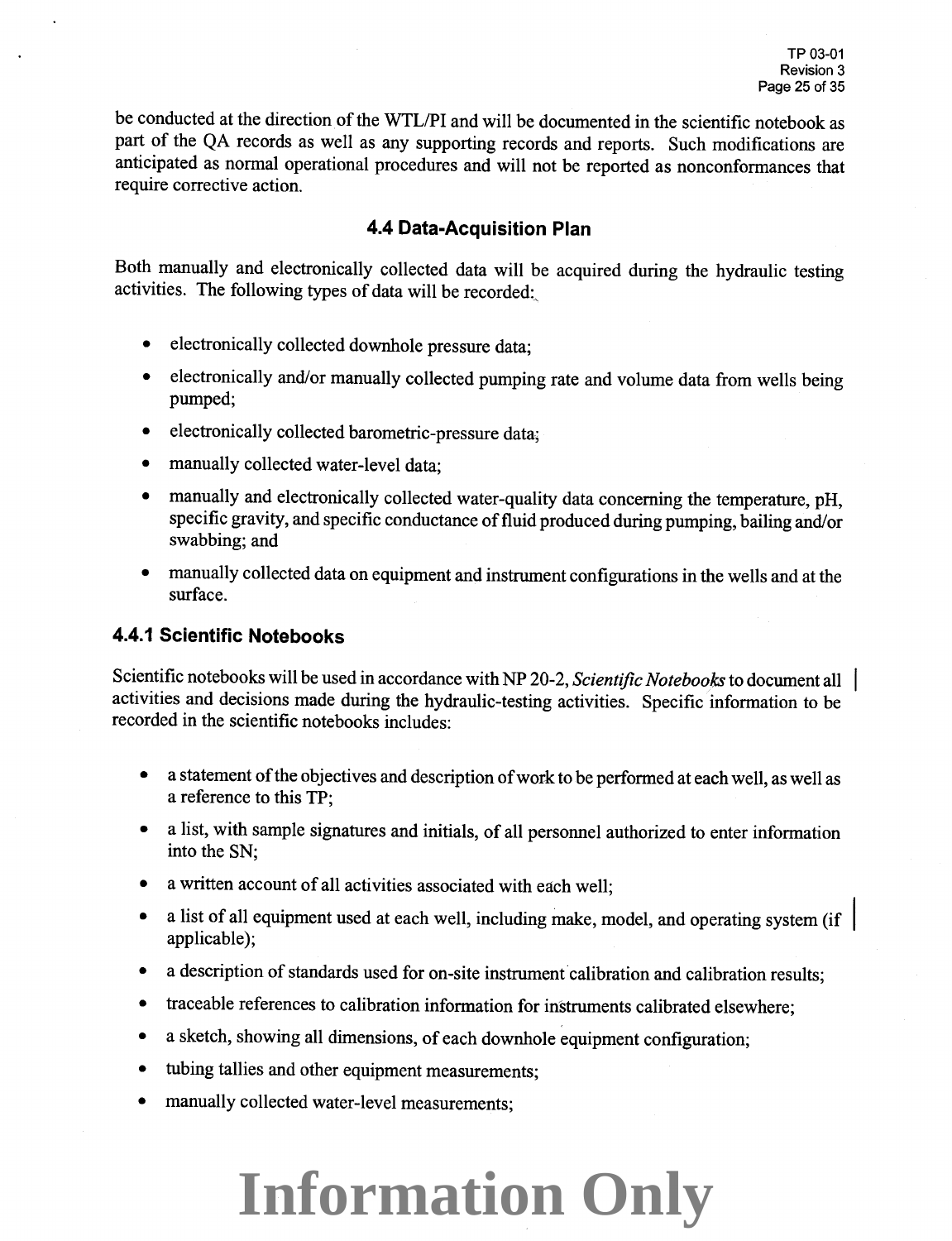- manually collected water-quality data concerning the specific conductance, specific.gravity, pH, and temperature of fluid produced during pumping, bailing and/or swabbing;
- entries providing the names, starting times, and completion times of all data files created with the DAS software or WinSitu, as well as tables showing the configuration information (pressure transmitter serial number, calibration coefficients, etc.) entered into the DAS to initiate each data file; and
- discussion of the information and/or observations leading to decisions to initiate, terminate, or modify activities.

All entries in the scientific notebooks will be signed or initialed and dated by the person making the entry. Continuous blocks of entries by the same individual do not all need to be initialed and dated, but the first entry on every page must always be initialed and dated. Technical and QA reviews of the applicable scientific notebook entries will be completed as required by NP 20-2, *Scientific Notebooks* or at an increased frequency as directed by the WTL/PI. When scientific notebooks are completed, the closeout process specified in NP 20-2, *Scientific Notebooks* will be followed. This process will include final PI, technical, and QA reviews. Technical reviews must be completed by an independent, technically qualified individual within three months of the completion of the scientific notebook to verify that sufficient detail has been recorded to retrace the activities and confirm the results.

Manually collected water-quality data and water-level measurements may also be recorded on specially prepared forms rather than in the scientific notebooks when that would provide a more efficient means of data collection and tracking. Any such forms will be placed in a Scientific Notebook Supplement (SNS) identified in the scientific notebook, and submitted as QA records.

## **4.4.2 Electronic Data Acquisition**

Pressure transducers (Subsection 4.2.2.5) will be used for monitoring and testing activities. The DAS described in Subsection 4.2.1.6 will be used at locations where pumping tests are performed. Electronic data file-management systems will be documented in the scientific notebooks for these activities. These electronic data files will be submitted as QA records according to NP 17-1, *Records.* 

## **4.4.3 Manual Data Acquisition**

Manual data collection will be carried out using either scientific notebooks or forms designed specifically for each activity or data type. To minimize transcription errors and multiple documentation of the same information, the use of forms specified in the WIPP procedures is not mandatory. The WTL/PI will determine the means of documenting manually acquired data and will ensure that all quality-affecting information is documented.

### **4.4.4 On-Site Data Validation**

During the field activities, the WTL/PI will evaluate the data as they are acquired. The data will be diagnosed for any tool failure and/or procedure-induced effect that may affect the data quality. The WTL/PI will take immediate action (if required) to make any necessary changes to the equipment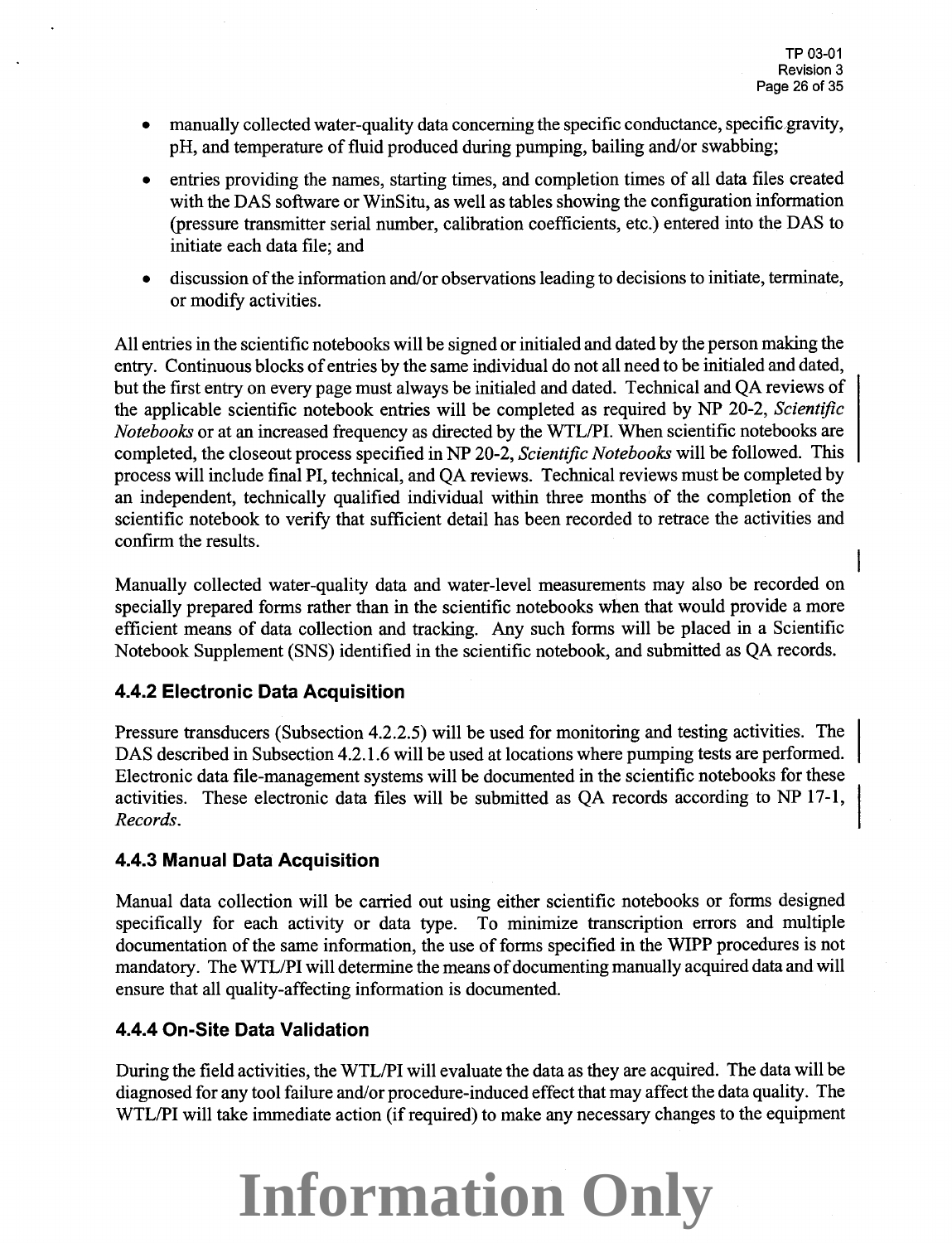configuration or the procedures to assure the data quality is consistent with the objectives of these activities. Data associated with these testing activities provided by entities other than SNL will be checked for accuracy and adequacy by the WTLIPI and documented in the scientific notebook as such. Any deficiencies will be noted. This on-site real-time data evaluation will be documented in the scientific notebook.

The WTL/PI will use real-time evaluation of the acquired data during any given activity to assure that the data are usable in a detailed interpretation, the conditions can be maintained over the <sup>p</sup>lanned duration of the activity, and that an activity will not be terminated before the minimum objectives can be achieved under the given time constraints. The WTL/PI may utilize some or all of the following procedures and analytical tools:

- To assure that the acquired data satisfy program plans, the WTL/PI may use the same interpretation techniques during the data-validation process as will be used in later interpretation of these data.
- The WTL/PI may use specialized plots to interpret the formation response and to identify the time domain of that response, such as the wellbore storage, transition, stabilization, or other response phase.
- The WTL/PI may use real-time analysis of the acquired data to determine the time when continuing the activity will provide no further improvement in the interpreted results within the program's time and budget constraints.
- The WTL/PI may use real-time analysis to determine whether an activity can be terminated earlier than planned, and to develop a revised schedule as appropriate.

If at any time the WTL/PI determines that an activity objective cannot be accomplished due to time constraints, problems concerning the performance of the equipment, or unsuitability of initial conditions, the WTL/PI may terminate the activity. The WTL/PI will document all real-time evaluation of data in the scientific notebook.

## **4.5 Quality Assurance**

## **4.5.1 Hierarchy of Documents**

Several types of documents will be used to control work performed under this TP. If inconsistencies or conflicts exist among the requirements specified in these documents, the following hierarchy (in decreasing order of authority) shall apply:

- memoranda or other written instructions used to modify or clarify the requirements of the TP (most recent instructions having precedence over previous instructions),
- this TP,
- NPs, and
- SPs.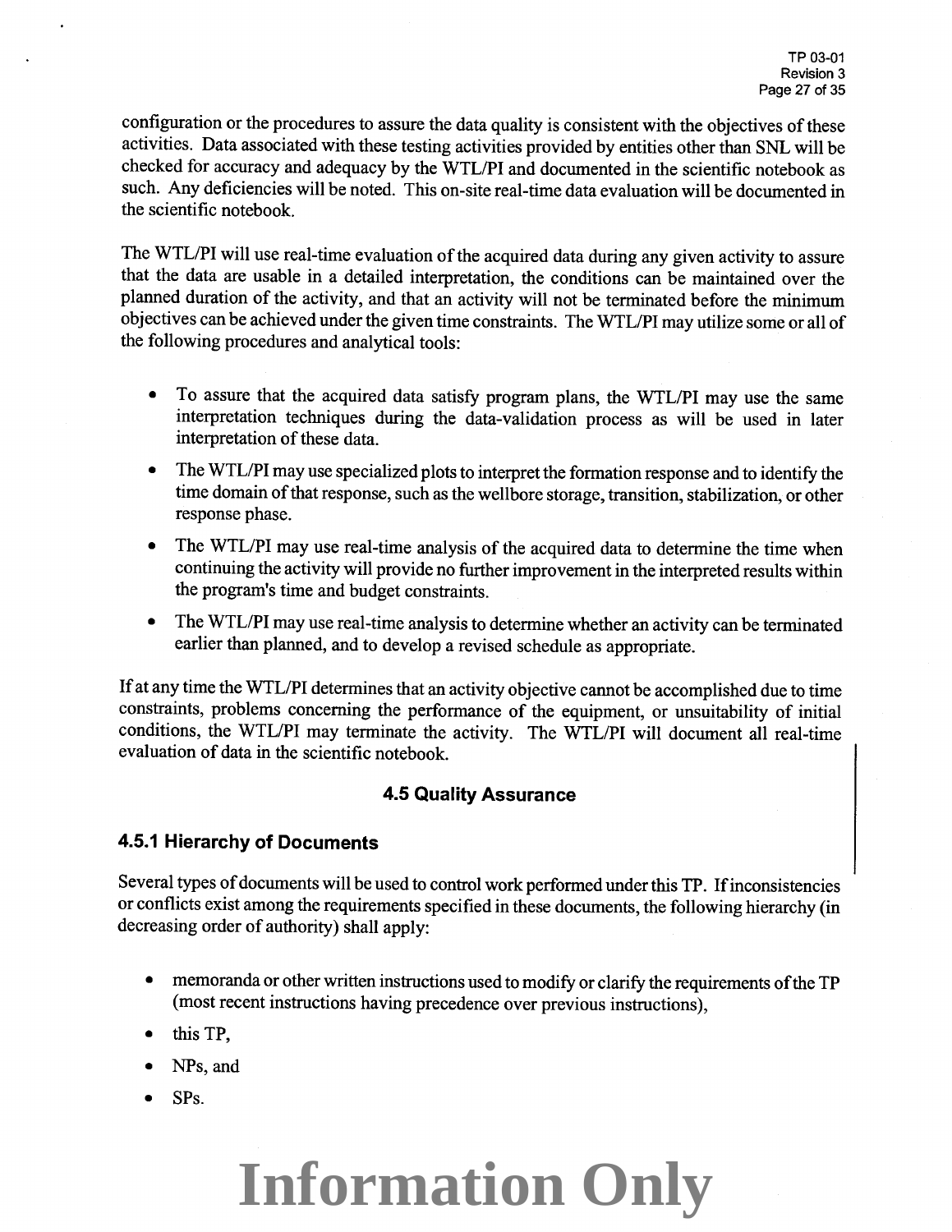SNL QA concurrence will be obtained and/or corrective action reports will be written for modifications to QA procedures implemented for work conducted under this TP.

### **4.5.2 Quality-Affecting Activities**

Activities performed under this TP are quality-affecting with the following exceptions:

- water-quality measurements, not including specific gravity (see Subsection 4.2.1.2);
- operation of generators (see Subsection 4.2.1.4);
- assistance provided by the manufacturer/contractor in the installation of tools and equipment;
- support services for tasks that do not involve data collection, such as pump trucks, machining, welding, fishing services, fuel, etc.; and
- water storage and disposal.

Activities that are not quality-affecting are not subject to the requirements of the SNL QA program.

### **4.5.3 Quality Assurance Program Description**

SNL activities are conducted in accordance with the requirements specified in the Quality Assurance Program Document (QAPD) (U.S. DOE, 2009), or subsequent revisions of this document. The requirements and guidance specified in the QAPD are based on criteria contained in American Society of Mechanical Engineers (ASME) (1989a), ASME (1989b), ASME (1989c), or U.S. EPA (1993). The requirements ofU.S. DOE (2005) are passed down and implemented through the SNL WIPP QA procedures.

### **4.5.4 Data Integrity**

Care will be taken throughout the performance of the operations for this TP to ensure the integrity of all data collected including documentation on hard copy and data recorded on electronic media. | Data collected shall not be released unless and until the data are reviewed and approved by the WTL/PI.

### **4.5.5 Records**

Records shall be maintained as described in this TP and applicable QA implementing procedures. These records may consist of bound scientific notebooks, loose-leaf pages, forms, printouts, or information stored on electronic media. The WTLIPI will ensure that the required records are maintained and are submitted to the SNL WIPP Records Center according to NP 17-1.

#### 4.5.5.1 REQUIRED QA RECORDS

As a minimum, QA records will include: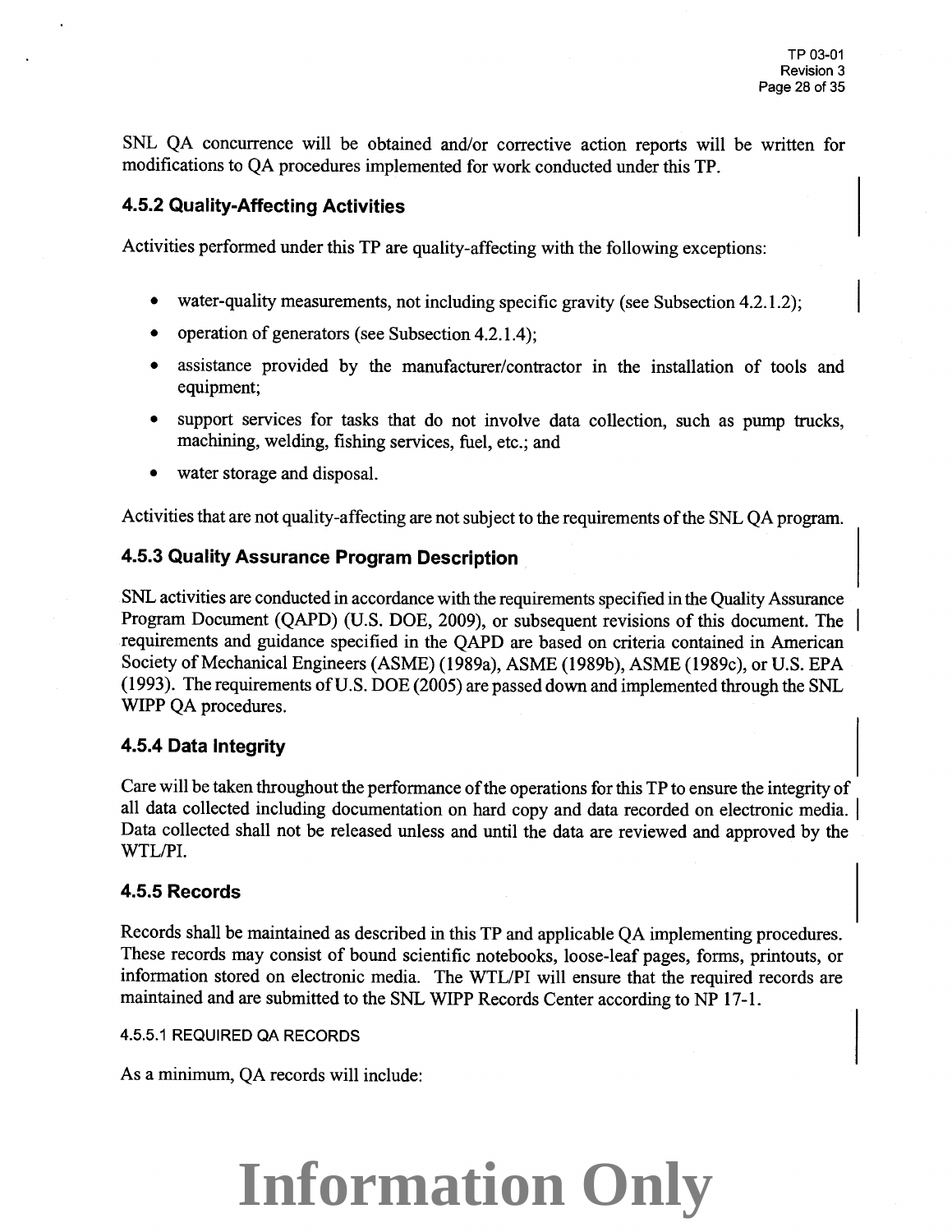- scientific notebooks;
- NPs and SPs used;
- calibration records for all controlled equipment;
- equipment-specification sheets or information;
- data files collected by pressure transducers and/or the DAS, with a log listing the files and defining their contents;
- all forms containing manually collected data;
- a log of all samples collected;
- copies of all permits obtained; and
- reports (e.g., gamma and perforation logs) provided by contractors.

#### 4.5.5.2 MISCELLANEOUS NON-QA RECORDS

Additional records that are useful in documenting the history of the activities but are considered non-QA records may be maintained and submitted to the SNL WIPP Records Center. These records include:

- safety briefings
- photographs,
- as-built diagrams of equipment supplied by contractors,
- pump-truck and other equipment certifications,
- totalizing flow meter data,
- equipment manuals and specifications,
- information related to operation of generators,
- equipment manifests, and
- cost and billing information regarding contracted services.

These records do not support performance assessment or regulatory compliance and, therefore, are not quality-affecting information.

#### 4.5.5.3 SUBMITTAL OF RECORDS

Records resulting from work conducted under this TP, including forms and data stored on electronic media, will not be submitted to the SNL QA staff for review and approval individually. Instead, the records will be assembled into a records package or packages, which will be reviewed by the WTL/PI before being submitted for QA review.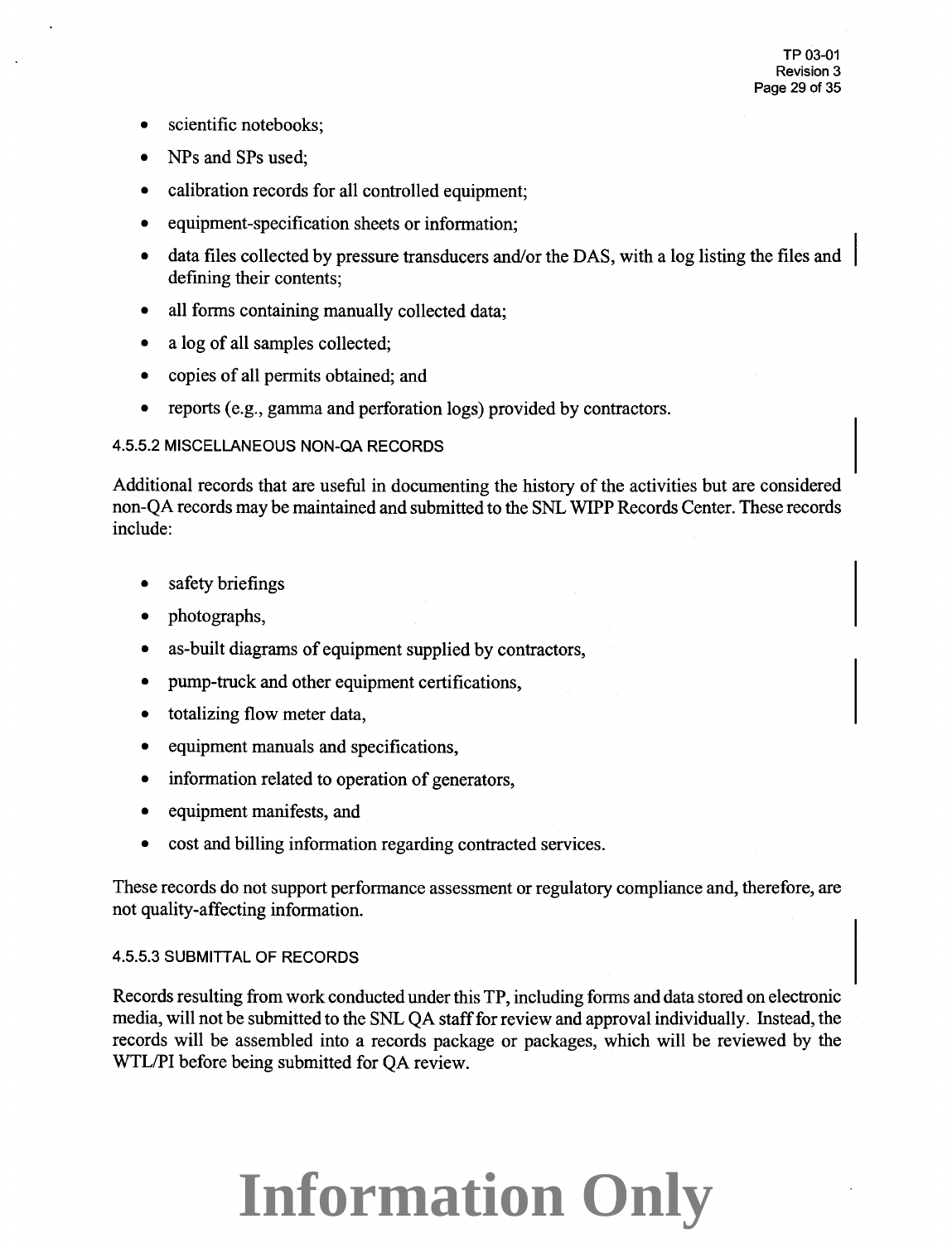### **5. TRAINING**

All SNL and WIPP-Site contractor personnel are required to take and pass WIPP General Employee Training (GET) followed by annual refreshers to work at the WIPP Site. All personnel that perform work on US DOE WIPP-related property must read and acknowledge receipt of the WIPP Site User's Guide (WTS, 2006). All personnel who will perform quality-affecting activities under this TP must have training in the SNL QA program (Form NP 2-1-1 ), must view the current QA training, and must read NP 12-1, NP 13-1, NP 20-2, and SP 13-1. They must also read the procedures outlined in this TP, the Primary Hazard Screening (PHS), and all applicable NPs and SPs, but no additional training in those procedures is required. No other special training requirements are anticipated in addition to the GET and the safety briefings described in Section 6.

Existing procedures implemented in the field cannot be expected to anticipate every possible event affecting the tests. Therefore, the WTL/PI is expected to implement appropriate measures during the conduct of the tests. These technical decisions will be documented in the scientific notebook.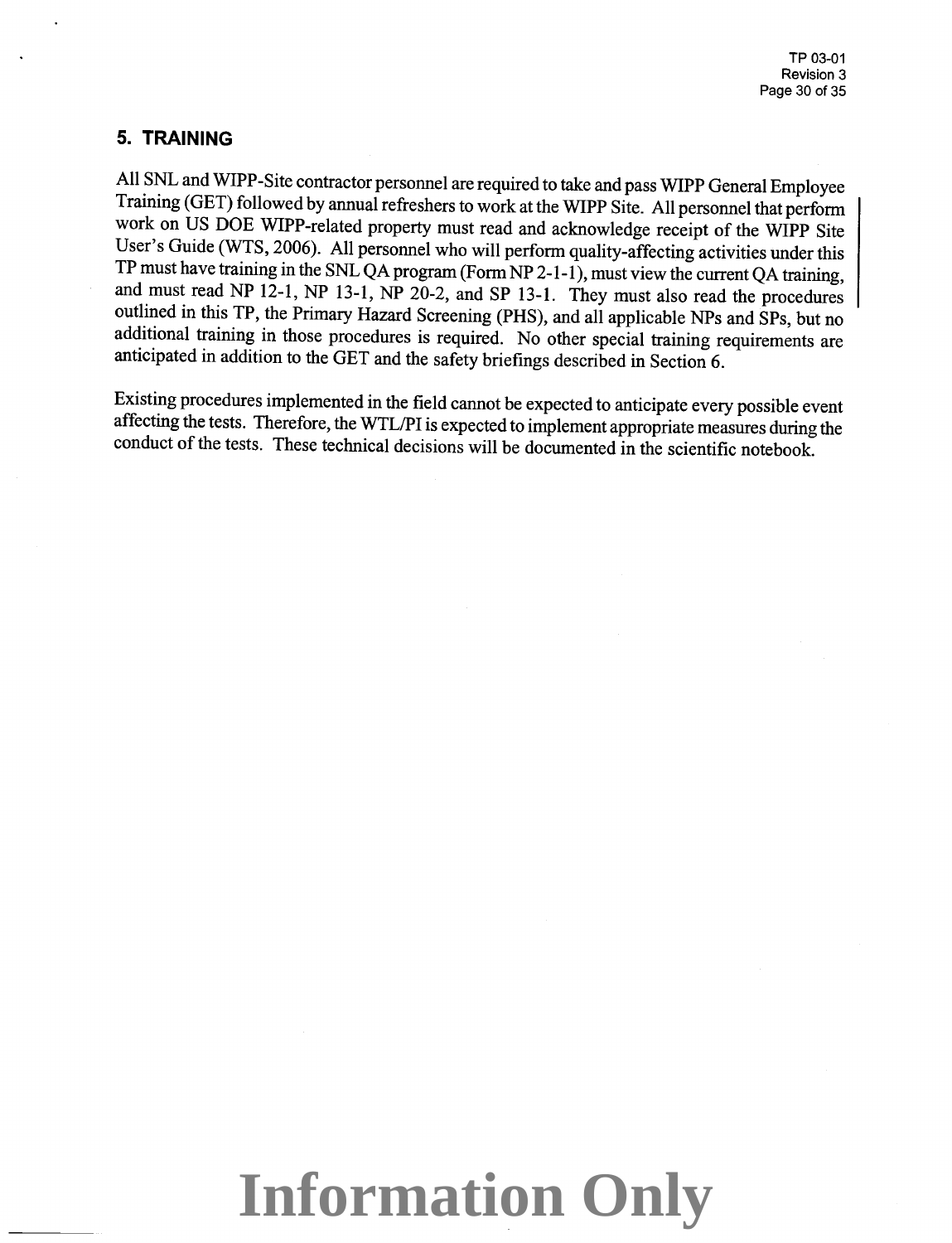## **6. HEALTH AND SAFETY**

SNL field operations will be conducted on land controlled by WRES and the field operations team assembled for this TP will follow all WRES safety practices and policies. Operational safety for individual field operations will be addressed through an ES&H PHS (SNL2A00137-001) and a Job Safety Analysis (JSA) developed by SNL approved through the WTL/PI. If the work is within the secure area of the Managing and Operating Contractor (MOC) at WIPP, the JSA and other safety documents must be reviewed and approved by the MOC. All activities will be performed in accordance with the requirements ofWP12 FP.Ol, WP12 IS.Ol, and WP12 IH.02.

All equipment will be operated in accordance with the appropriate allowable operating pressures and in accordance with the SNL ES&H pressure-safety manual. Pressure ratings for individual parts such as valves and pressure tubing will be either marked by the manufacturer with the maximum allowable operating pressure or such information will be made available in written documentation according to guidelines of the SNL Center 6700 ES&H Coordinator.

Additional and specific safety concerns and requirements to be observed by field personnel will be addressed and documented in the daily safety briefing conducted prior to any field activities. Some of these issues include:

- appropriate use of safety shoes, safety glasses, chemical goggles, hard hats, and protective gloves;
- ensuring adequate fuel is available for all field vehicles, especially those traveling to remote locations;
- proper installation and safety procedures when handling electrical submersible pumps and other electrical equipment;
- proper procedures for operation of diesel- and gas-powered generators for on-site electric power;
- proper procedures for inflation of downhole packers;
- familiarity with on- and off-site road conditions and driving regulations;
- familiarity with the locations of first-aid supplies, medical support facilities, and fire extinguishers and other safety equipment;
- familiarity with the location of lists of emergency telephone numbers and persons and offices to notify in the event of emergencies; and
- familiarity with the location of Material Safety Data Sheets.

All field personnel assigned to the field operations described in this TP will receive a safety briefing before the beginning of field operations at each well site. All work locations will maintain a mobile communication system. In case of accident, injury, or sudden illness, the WIPP Central Monitoring Room (CMR) will be notified immediately. The CMR will coordinate emergency response activities.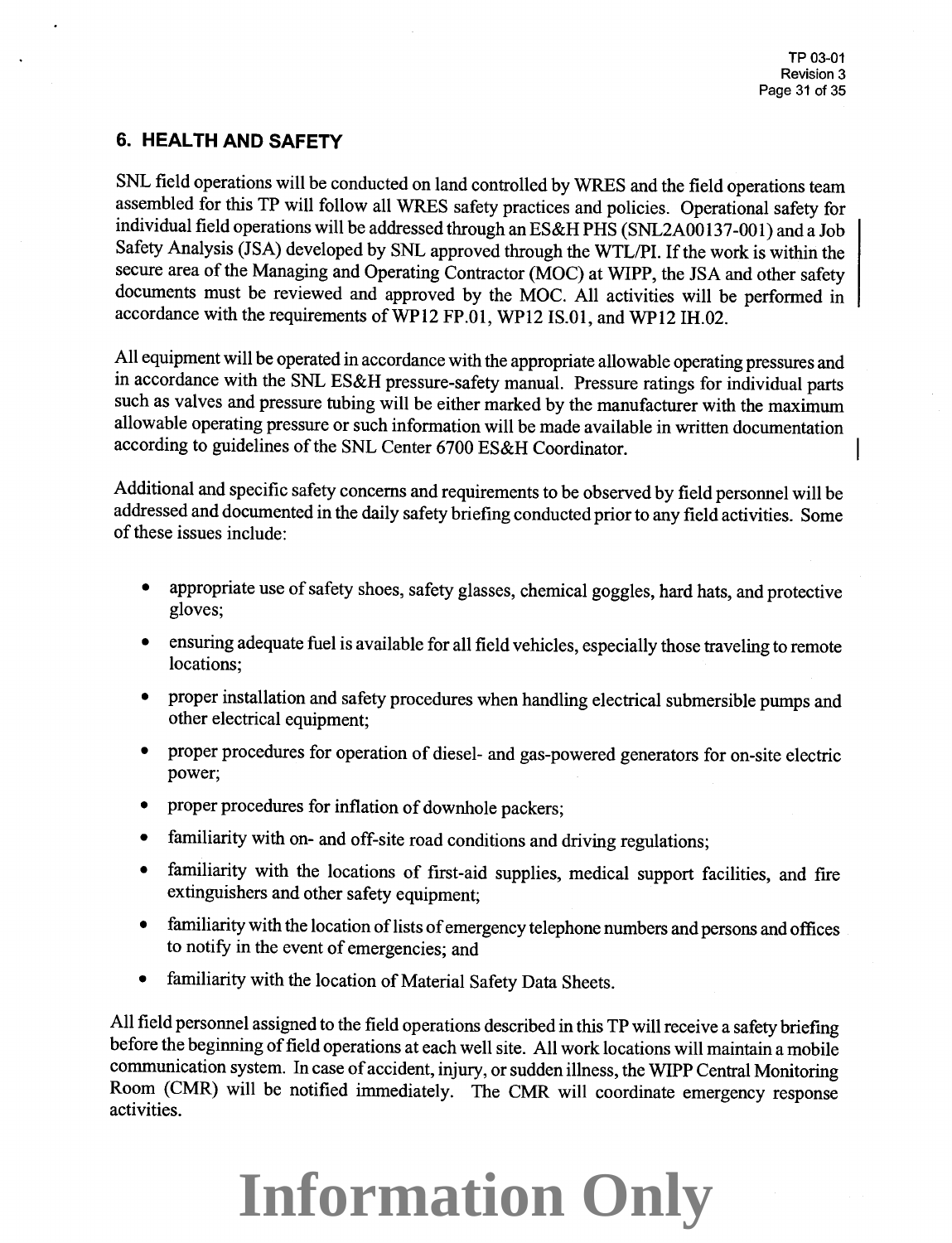TP 03-01 Revision 3 Page 32 of 35

# **7. PERMITTING AND LICENSING**

Permitting and licensing requirements are discussed in Subsection 8.3.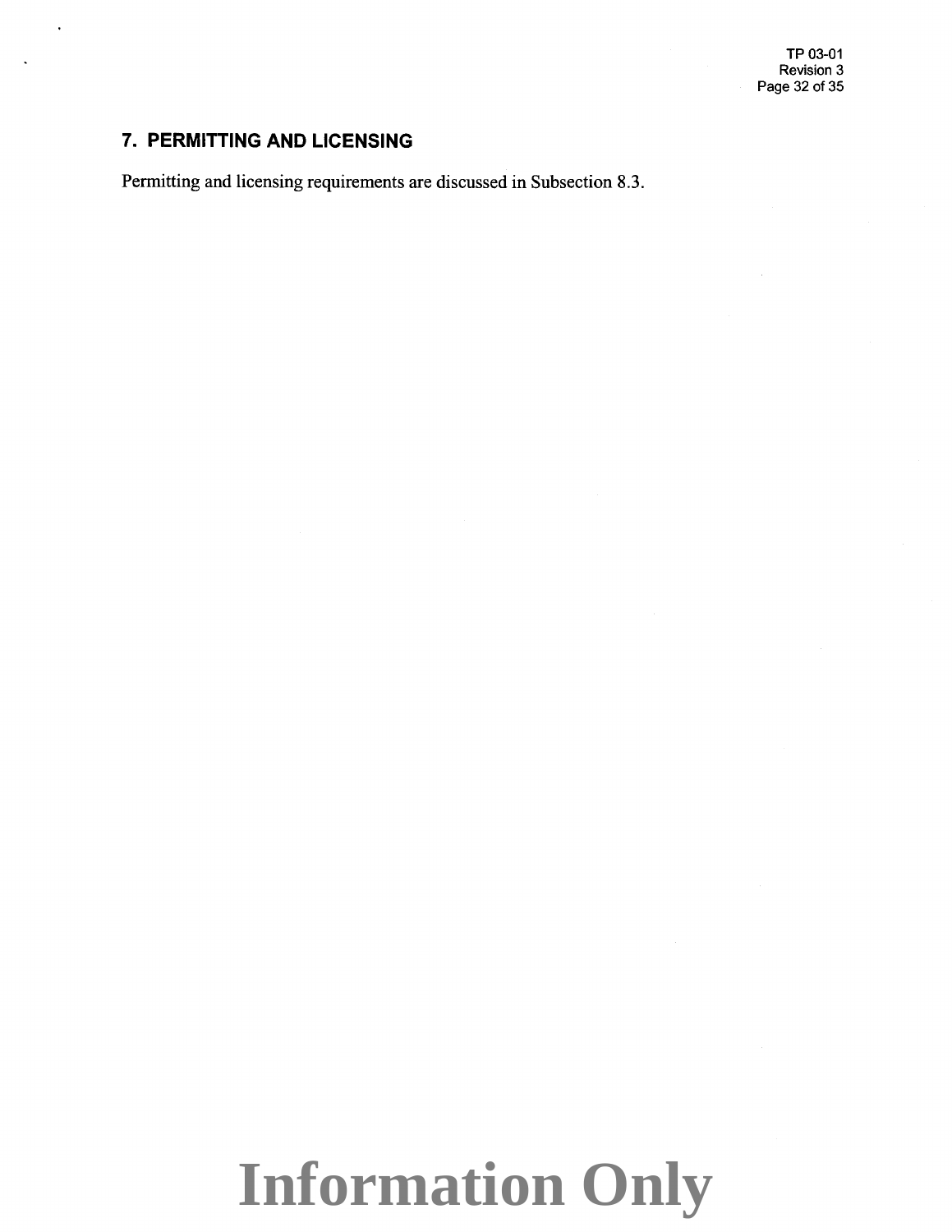### **8. ROLES AND RESPONSIBILITIES**

The work described in this TP will require the drilling of several new wells in the vicinity of the WIPP Site. It will also involve reconditioning several existing wells. Throughout this multiyear field program, wells will be tested, water levels monitored, and well water chemistry will be observed. SNL intends to collaborate with WRES and/or its corporate affiliates to ensure integration of program efforts, to see that this work is done in accordance with all applicable technical and regulatory standards, and that data generated are fully qualified under SNL's WIPP QA program for use in assessing the long-term performance of the repository.

### **8.1 SNL Responsibilities**

SNL's responsibilities are:

- Identify which monitoring wells will need to be reconditioned and work with WRES to identify by what means those wells will be made ready for scientific endeavor.
- Identify which wells will need to be hydraulically tested and identify the types of tests to be performed.
- Provide water-level and water-chemistry monitoring equipment, when appropriate, for placement in new (replacement) and/or reconditioned wells.
- Provide all equipment, both downhole and surface, necessary to perform hydraulic tests in new and reconditioned wells.
- Monitor water levels and water chemistry in wells of interest to SNL, or have levels and chemistry monitored.
- Perform all hydraulic tests in wells in collaboration with WRES (Subsection 8.2).
- Analyze and interpret well tests and hydrological monitoring data acquired.
- Identify locations of new wells to be drilled and develop the technical specifications for the drilling activity.
- Process and handle core samples collected during the drilling program.

### **8.2 WRES Responsibilities**

WRES will assume the following responsibilities in support of the activities discussed in this TP:

- Recondition (or have reconditioned) any existing wells to be tested.
- For wells to be hydraulically tested, provide (or have provided) the requisite capabilities, including (but not limited to) pump-setting trucks or pulling rigs and crews to install hydraulic testing equipment, "kill" trucks to inflate packers (when required), and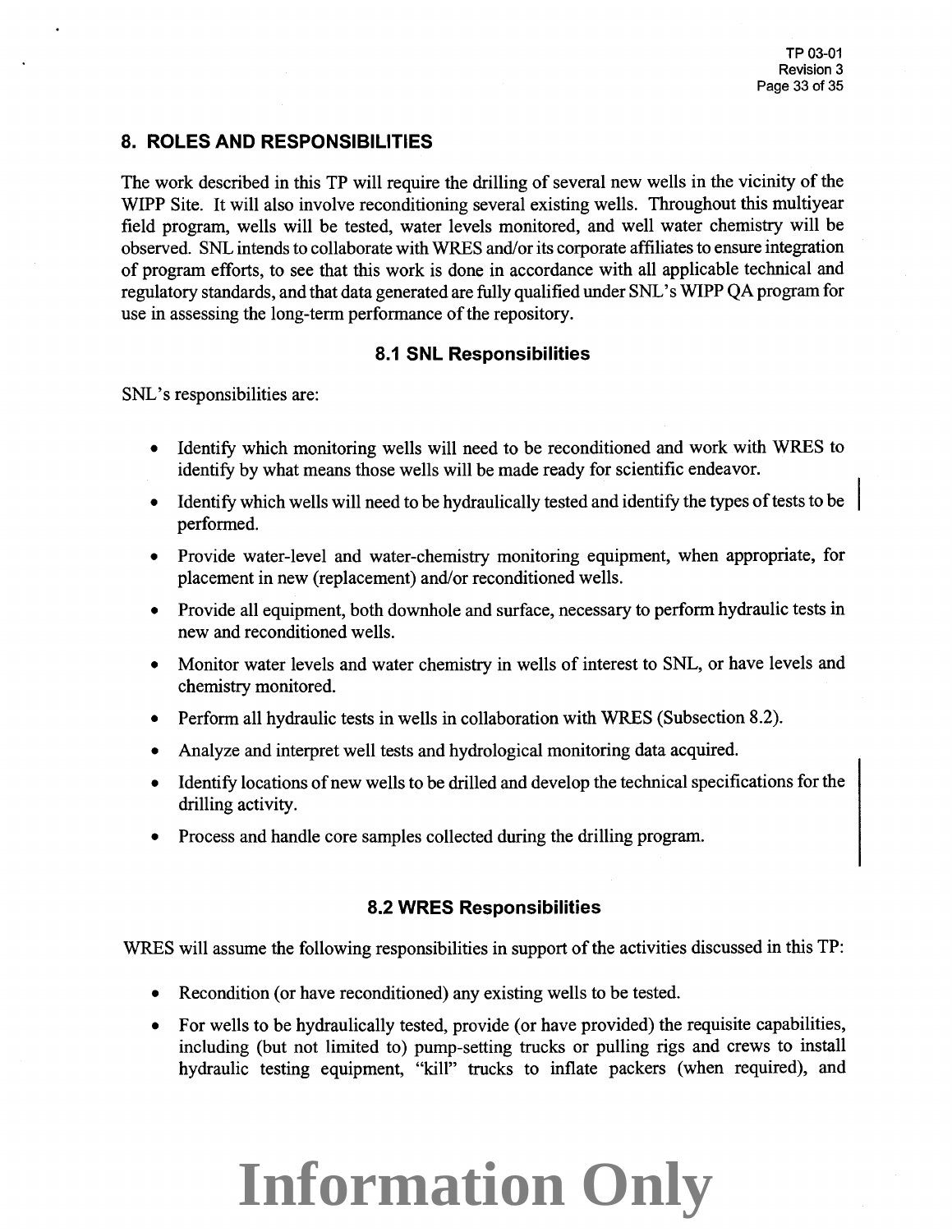appropriately licensed, authorized, and experienced electrician( s) to wire and hook up pumps (as needed).

- Provide necessary oversight personnel at well sites to allow SNL to conduct well-testing operations on a 24-hr/day, 7-day/week basis, as needed. In turn, SNL will provide to WRES as much advance notice as possible of the need for specific operations outside normal daytime work hours.
- Dispose of any waste water or other waste materials generated during well testing and well reconditioning operations in accordance with all applicable environmental and regulatory standards (including chemical analysis of produced waste water, as appropriate).
- Facilitate compliance with the applicable WIPP Site environment, health, safety, and security requirements as they relate to program activities.
- Participate in water-level and water-chemistry monitoring and data gathering to the degree that SNL and WRES jointly determine is needed.

# 8.3 **Responsibility for Permitting and Licensing**

WRES is responsible for ensuring that WIPP-Site activities are conducted in accordance with applicable federal, state, and local regulatory requirements. WRES is responsible for all permitting and licensing requirements associated with drilling, coring, logging, reconditioning, testing, and waste disposal necessary to complete the activities outlined within this test plan. SNL will abide by all of the permitting and licensing rules and regulatory requirements as indicated by WRES. SNL is responsible for ensuring that all contracted experimental work performed by SNL contractors at the WIPP Site meets all applicable federal, state, and local regulatory requirements.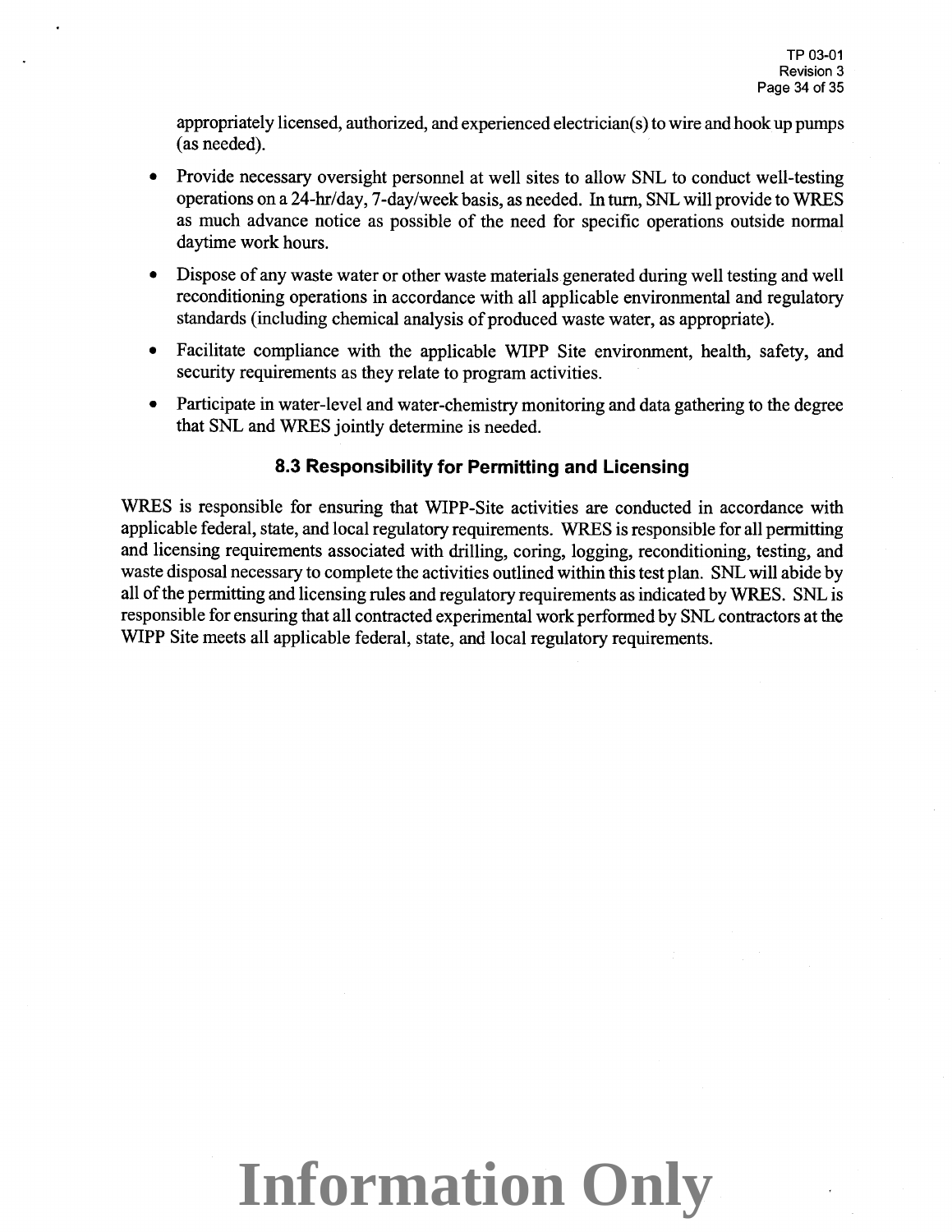### **9. REFERENCES**

- ASME. 1989a. *Quality Assurance Program Requirements for Nuclear Facilities.* ASME NQA-1-1989 Ed. New York, NY: American Society of Mechanical Engineers.
- ASME. 1989b. *Quality Assurance Requirements for Nuclear Facility Applications.* ASME NQA-2-1989 Ed. New York, NY: American Society of Mechanical Engineers.
- ASME. 1989c. *Quality Assurance Program Requirements for the Collection of Scientific and Technical Information for Site Characterization of High-Level Nuclear Waste Repositories.*  ASME NQA-3-1989 Ed. New York, NY: American Society of Mechanical Engineers.
- Home, R.N. 1995. *Modern Well Test Analysis, A Computer-Aided Approach, 2nd Ed.* Palo Alto, CA: Petroway, Inc.
- Lambert, S.J., and K.L. Robinson. 1984. *Field Geochemical Studies of Groundwaters in Nash Draw, Southeastern New Mexico.* SAND83-1122. Albuquerque, NM: Sandia National Laboratories.

NMED, 2010. Department of Energy, Waste Isolation Pilot Plan (WIPP) Discharge Permit (DP-831), New Mexico Environment Department Hazardous Waste Bureau, April 1 2010.

- Peres, A.M.M., M. Onur, and A.C. Reynolds. 1989. "A New Analysis Procedure for Determining Aquifer Properties from Slug Test Data," *Water Resources Research.* Vol. 25, No. 7, 1591-1602.
- U.S. DOE. 2009. *Quality Assurance Program Document.* DOE/CBF0-94-1012. Carlsbad, NM: U.S. Department of Energy Carlsbad Field Office.
- U.S. EPA. 1993. "40 CFR Part 191: Environmental Radiation Protection Standards for the Management and Disposal of Spent Nuclear Fuel, High-Level and Transuranic Radioactive Wastes; Final Rule." *Federal Register.* Vol. 58, no. 242, 66398-66416.
- U.S. EPA. 1996. "40 CFR Part 194: Criteria for the Certification and Re-Certification of the Waste Isolation Pilot Plants Compliance With the 40 CFR Part 191 Disposal Regulations: Final Rule." *Federal Register.* Vol. 61, no. 28, 5224-5245.
- WTS (Washington TRU Solutions). 2003. *Groundwater Monitoring Program Plan.* WP02-l. Carlsbad, New Mexico.
- WTS (Washington TRU Solutions). 2006. Site Users Guide. WP02-EC.l2 Revision 4